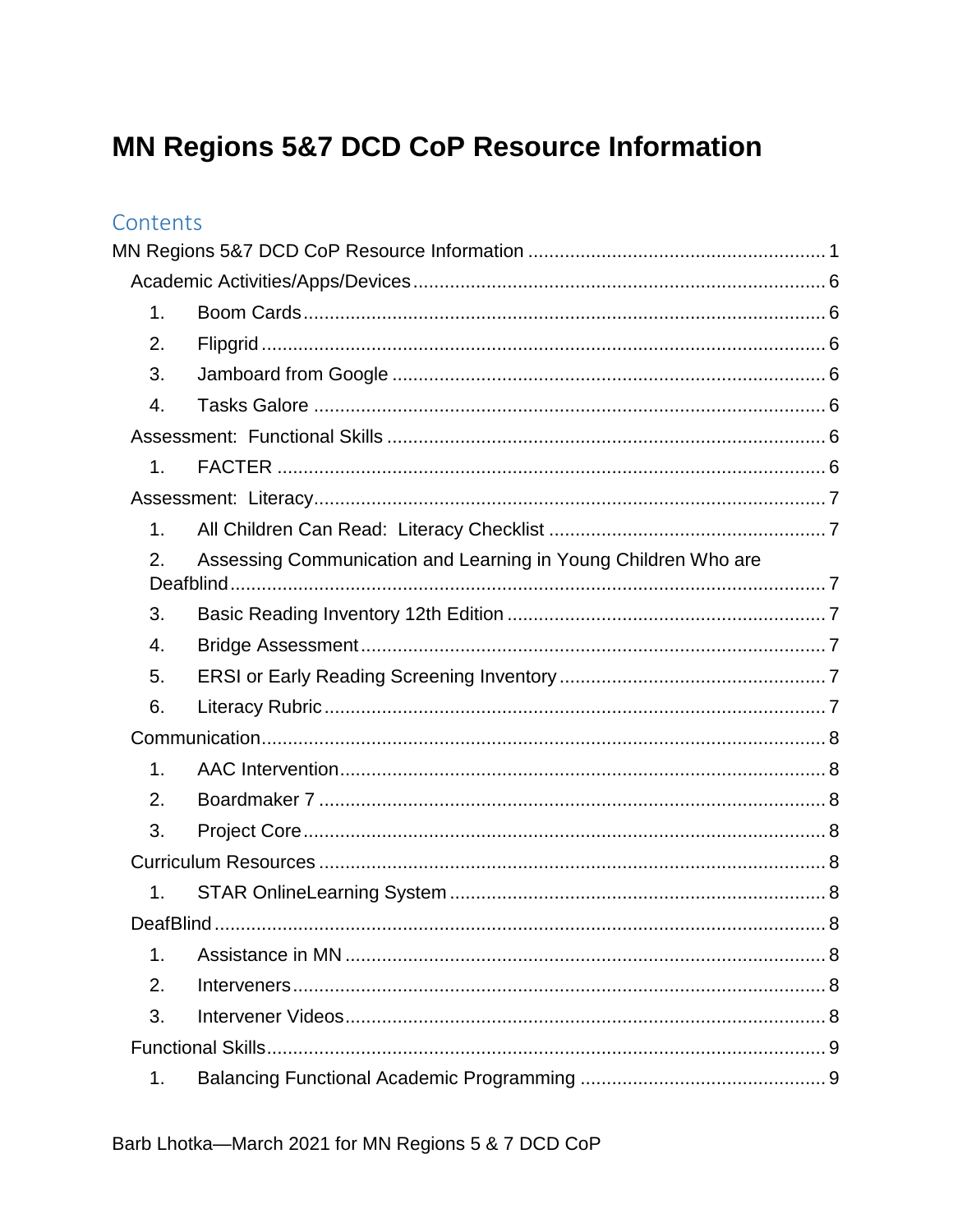| 2.  |                                                                              |  |
|-----|------------------------------------------------------------------------------|--|
| 3.  |                                                                              |  |
| 4.  | Functional Assessment & Curriculum for Teaching Students w/ Disabilities. 10 |  |
| 5.  | Functional Curriculum and Academic Standards-based Curriculum 10             |  |
| 6.  |                                                                              |  |
| 7.  |                                                                              |  |
| 8.  |                                                                              |  |
| 9.  | Me! Lessons for Teaching Self-Awareness and Self-Advocacy 10                 |  |
| 10. |                                                                              |  |
| 11. | Syracuse Community-Referenced Curriculum Guide  11                           |  |
|     |                                                                              |  |
| 1.  | Center for Excellence in Supported Decision Making 11                        |  |
| 2.  |                                                                              |  |
| 3.  |                                                                              |  |
| 4.  |                                                                              |  |
|     |                                                                              |  |
| 1.  | Access to the General Curriculum in Reading and Literacy 12                  |  |
| 2.  |                                                                              |  |
| 3.  |                                                                              |  |
| 4.  |                                                                              |  |
| 5.  |                                                                              |  |
| 6.  |                                                                              |  |
| 7.  |                                                                              |  |
| 8.  |                                                                              |  |
| 9.  |                                                                              |  |
| 10. |                                                                              |  |
| 11. |                                                                              |  |
| 12. |                                                                              |  |
| 13. |                                                                              |  |
| 14. |                                                                              |  |
| 15. |                                                                              |  |
| 16. |                                                                              |  |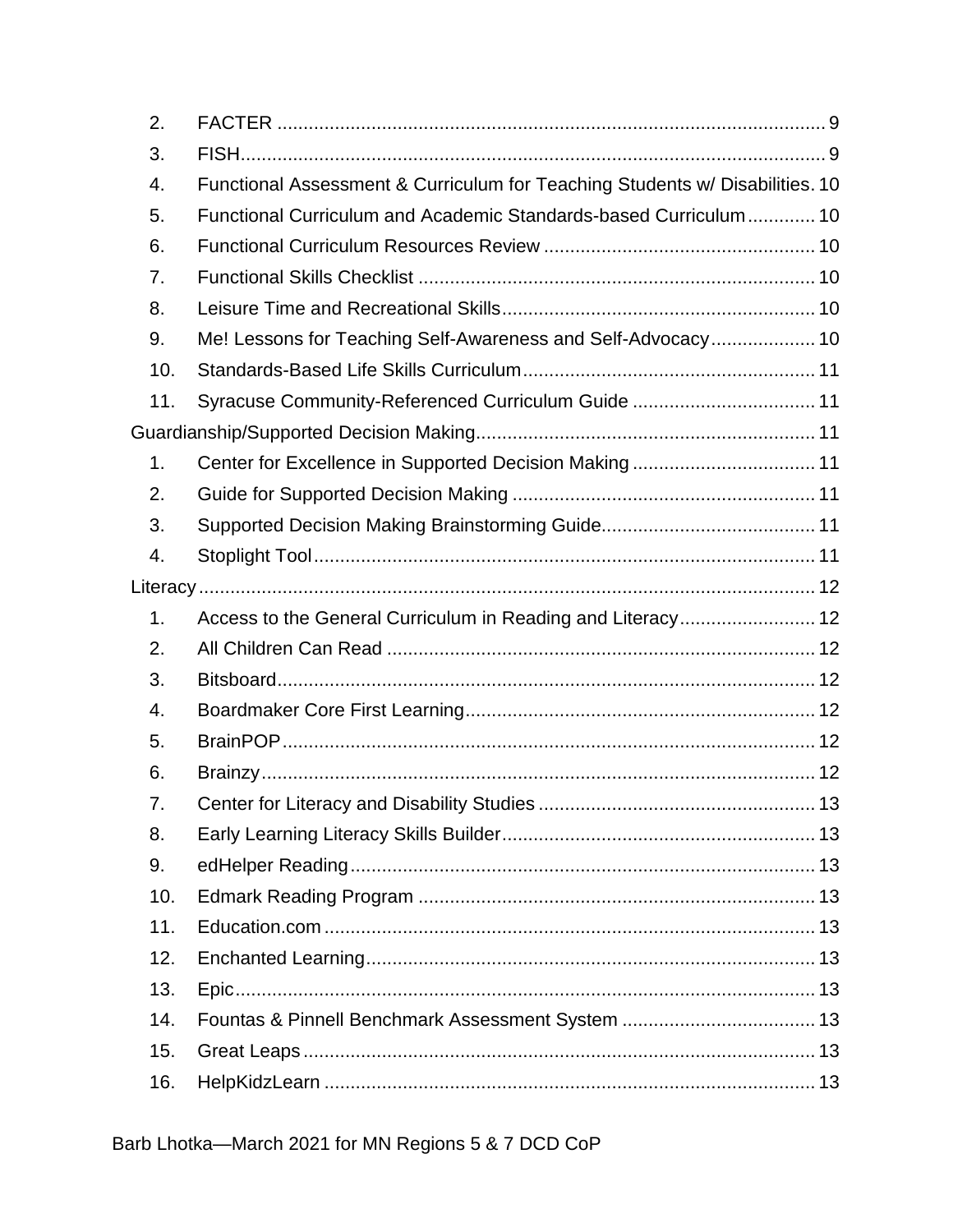| 17.              |                                                                        |  |
|------------------|------------------------------------------------------------------------|--|
| 18.              | Iowa Core English Language Arts Comprehensive Literacy Instruction for |  |
| 19.              |                                                                        |  |
| 20.              |                                                                        |  |
| 21.              |                                                                        |  |
| 22.              |                                                                        |  |
| 23.              |                                                                        |  |
| 24.              |                                                                        |  |
| 25.              |                                                                        |  |
| 26.              |                                                                        |  |
| 27.              |                                                                        |  |
| 28.              |                                                                        |  |
| 29.              |                                                                        |  |
| 30.              |                                                                        |  |
| 31.              | Unique Learning System: A Complete Reading Program  16                 |  |
|                  |                                                                        |  |
| 1.               |                                                                        |  |
| 2.               |                                                                        |  |
| 3.               | Guided Reading: All About My Word Work Station/Daily 5  16             |  |
| $\overline{4}$ . | Guided Reading: How to Conduct a Word Work Lesson During a Guided      |  |
| 5.               |                                                                        |  |
| 6.               |                                                                        |  |
| 7.               |                                                                        |  |
| 8.               |                                                                        |  |
| 9.               |                                                                        |  |
| 10.              |                                                                        |  |
| 11.              | Making the Most of Your Word Wall: Interactive Word Walls 17           |  |
| 12.              |                                                                        |  |
| 13.              |                                                                        |  |
| 14.              |                                                                        |  |
| 15.              |                                                                        |  |
|                  |                                                                        |  |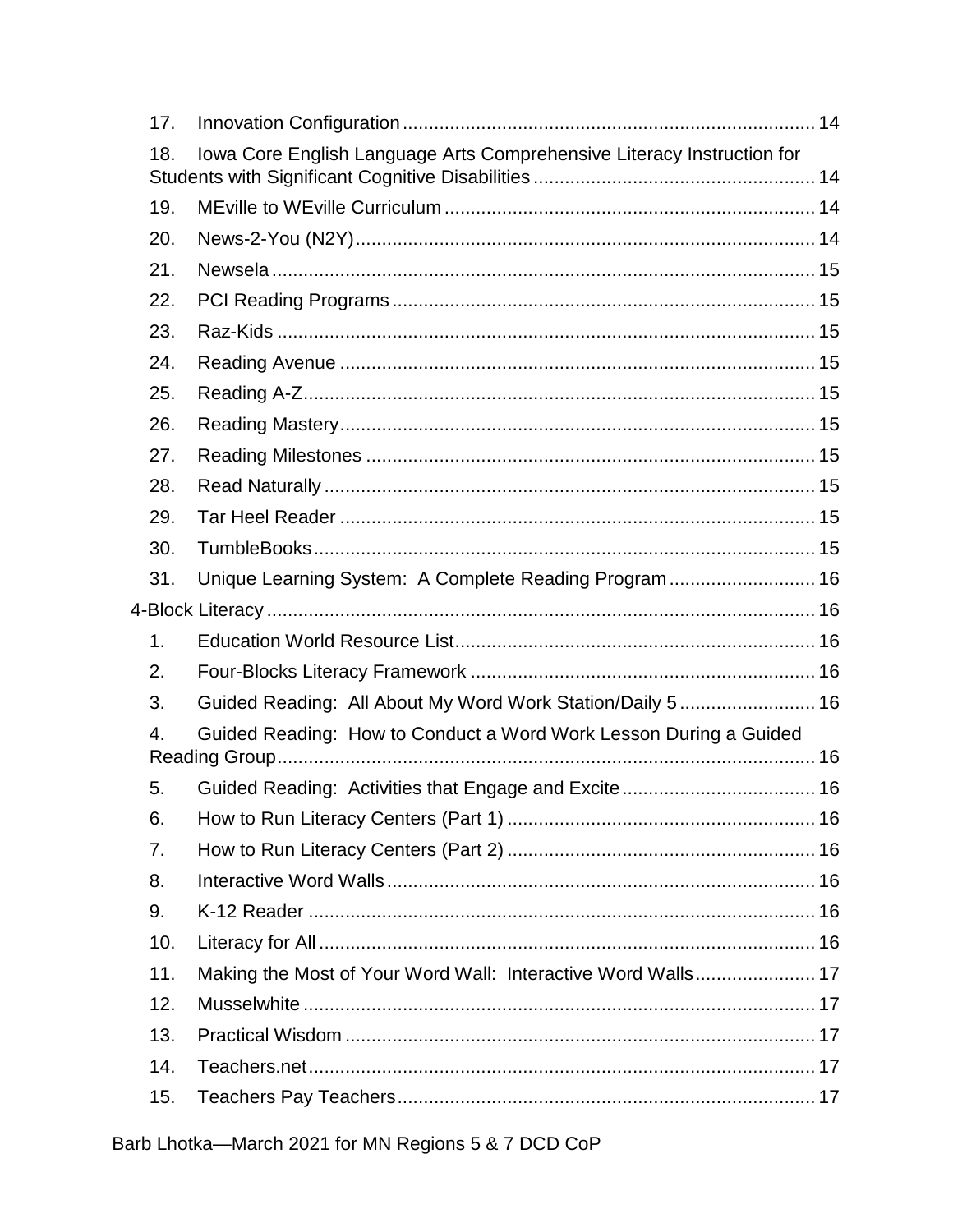| 16. |                                                                                 |    |
|-----|---------------------------------------------------------------------------------|----|
|     |                                                                                 |    |
| 1.  |                                                                                 |    |
| 2.  |                                                                                 |    |
| 3.  |                                                                                 |    |
| 4.  |                                                                                 |    |
| 5.  |                                                                                 |    |
| 6.  | Dynamic Learning Maps Essential Elements for Mathematics (DLM) 19               |    |
| 7.  |                                                                                 |    |
| 8.  |                                                                                 |    |
| 9.  |                                                                                 |    |
| 10. |                                                                                 |    |
| 11. |                                                                                 |    |
| 12. |                                                                                 |    |
| 13. |                                                                                 |    |
| 14. |                                                                                 |    |
| 15. |                                                                                 |    |
| 16. |                                                                                 |    |
| 17. |                                                                                 |    |
| 18. |                                                                                 |    |
| 19. |                                                                                 |    |
| 20. |                                                                                 |    |
| 21  | Real-World Math                                                                 | 20 |
| 22. |                                                                                 |    |
| 23. | Standards Based Math Instruction for Students with Intellectual Disabilities 20 |    |
| 24. |                                                                                 |    |
| 25. |                                                                                 |    |
| 26. |                                                                                 |    |
| 27. |                                                                                 |    |
|     |                                                                                 |    |
| 1.  |                                                                                 |    |
| 2.  |                                                                                 |    |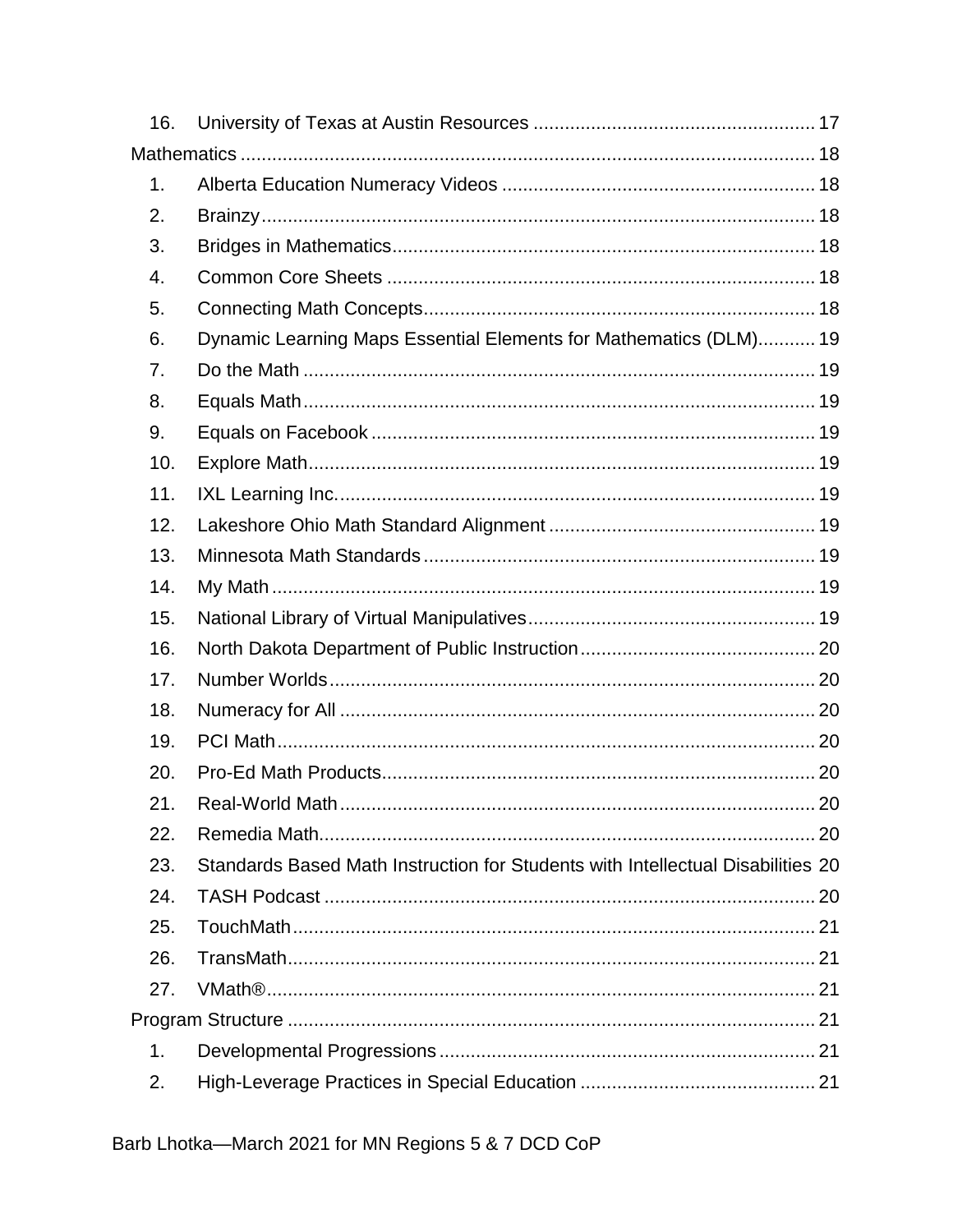| 3.               |                                                                        |  |
|------------------|------------------------------------------------------------------------|--|
| 4.               |                                                                        |  |
|                  |                                                                        |  |
| 1.               |                                                                        |  |
| 2.               |                                                                        |  |
| 3.               |                                                                        |  |
| 4.               |                                                                        |  |
|                  |                                                                        |  |
| 1.               |                                                                        |  |
|                  |                                                                        |  |
| 1.               |                                                                        |  |
| 2.               |                                                                        |  |
| 3.               |                                                                        |  |
| 4.               |                                                                        |  |
|                  |                                                                        |  |
| 1.               |                                                                        |  |
| 2.               |                                                                        |  |
| 3.               |                                                                        |  |
| $\overline{4}$ . |                                                                        |  |
| 5.               | <b>Employment Resource Guide: Successfully Preparing Students with</b> |  |
| 6.               |                                                                        |  |
| 7.               |                                                                        |  |
| 8.               |                                                                        |  |
| 9.               |                                                                        |  |
| 10.              |                                                                        |  |
| 11.              |                                                                        |  |
| 12.              |                                                                        |  |
| 13.              |                                                                        |  |
| 14.              |                                                                        |  |
| 15.              |                                                                        |  |
| 16.              |                                                                        |  |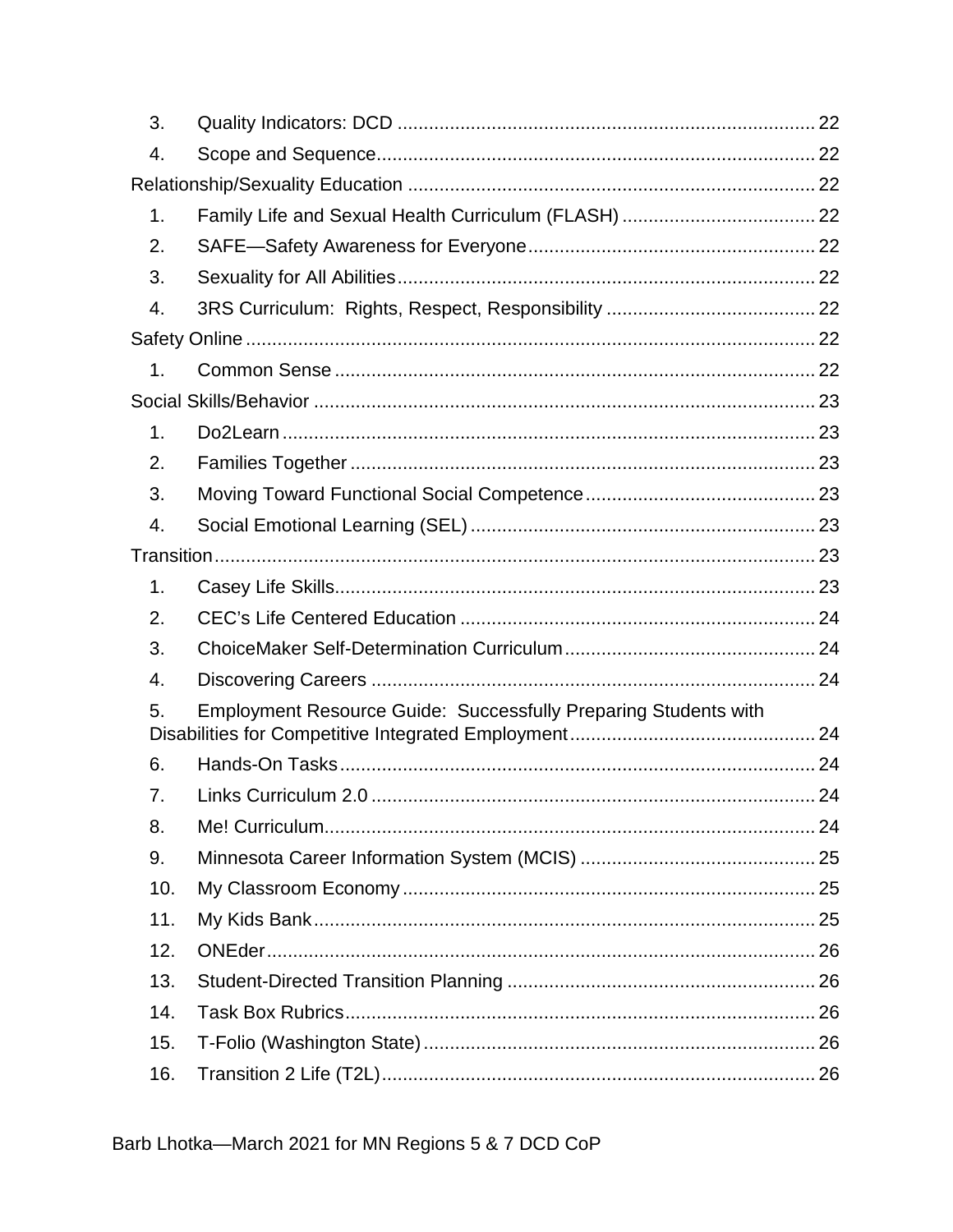#### <span id="page-5-1"></span><span id="page-5-0"></span>**Academic Activities/Apps/Devices**

- 1. *Boom Cards*—["Boom Cards](https://wow.boomlearning.com/) are part of an online platform that provide interactive activities for students around many different skills. They are built on the Boom Learning Platform and your students can access them from home or school." There is a free version of Boom Cards available as well as a paid version.
- <span id="page-5-2"></span>2. *Flipgrid*[—Flipgrid](https://info.flipgrid.com/) "is a simple, free, and accessible video discussion experience for PreK to PhD educators, learners, and families. Create a topic and engage your community…together!"
- <span id="page-5-3"></span>3. *Jamboard from Google*—"Jamboard is G Suite's digital whiteboard that offers a rich collaborative experience for teams and classrooms."

"Jamboard is one smart display. Quickly pull in images from a Google search, save work to the cloud automatically, use the easy-to-read handwriting and shape recognition tool, and draw with a stylus but erase with your finger— just like a whiteboard.

- <span id="page-5-4"></span>4. *Tasks Galore*—*"Tasks Galore for the Real World* is a valuable tool for preparing your older elementary students, adolescents, and adults for independence in the home, school, community, or workplace. The Introduction Section describes a process for developing and teaching functional goals. Forty-three colorful photo pages present task ideas in these categories:
	- Domestic Skills
	- Vocational Skills
	- Independent Living Skills
	- Job Sites & School Transition Ideas"

[Tasks Galore](http://www.tasksgalore.com/Tasks_Galore_order_form_July_2018.pdf)

#### <span id="page-5-6"></span><span id="page-5-5"></span>**Assessment: Functional Skills**

1. *FACTER*—The *Functional Assessment and Curriculum for Teaching Everyday Routines* (FACTER) is used to assess and teach students with moderate to severe disabilities (including ASD). The curriculum uses natural, daily routines within the inclusive school environment as the basis for assessment and instruction. The routines chosen include: academic, career, community, leisure living skills, and transition.

The student's need for independence and participation determines the choice of routines and which ones are learned at a specific time. Related skills (skills that enhance the student's ability to successfully engage in routines) include: expressive communication, receptive communication, functional academic skills, motor skills, problem solving, and teamwork/social skills. These skills are ordered from basic to most complex. The skills are determined to be emerging, beginning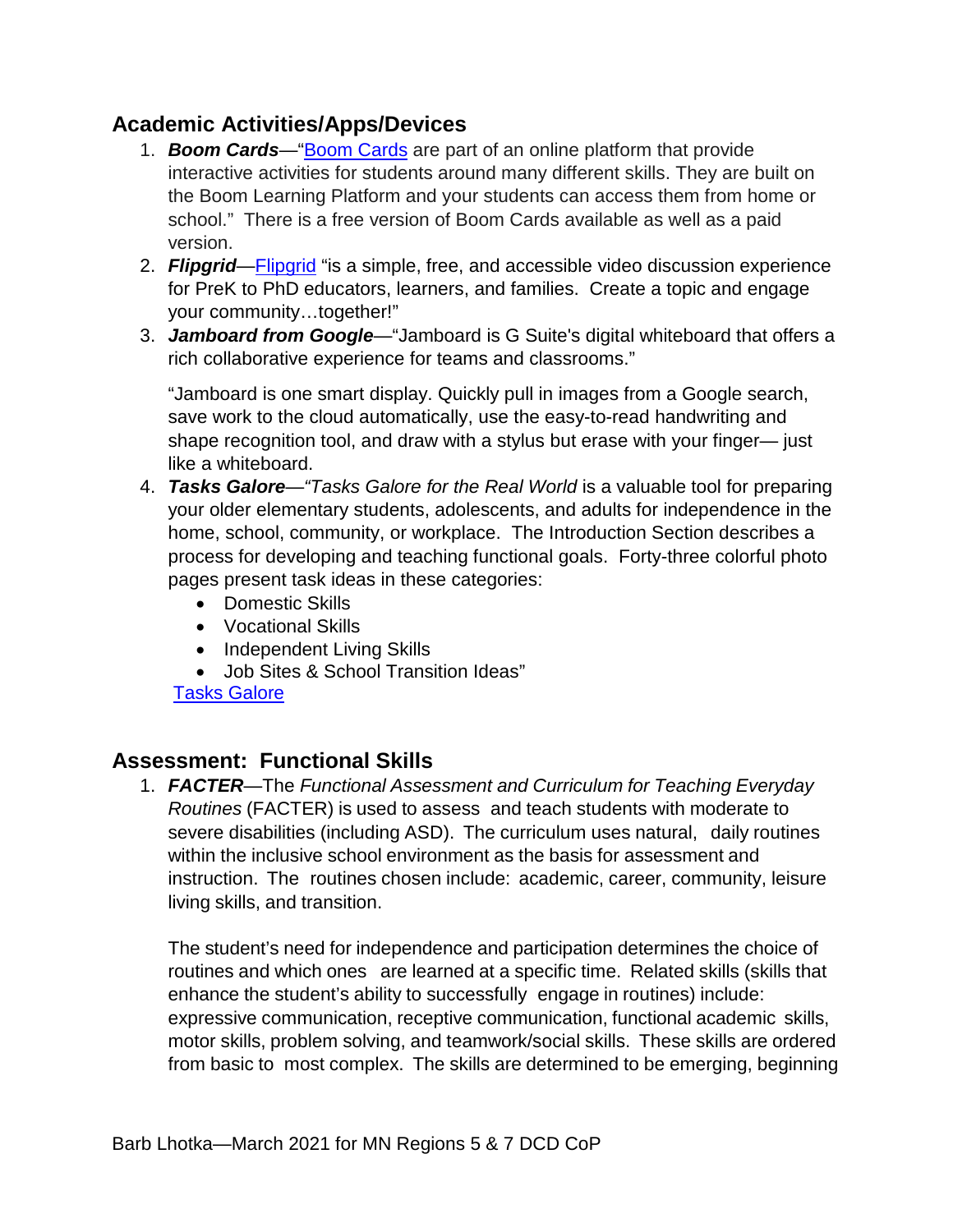#### **Assessment: Functional Skills (cont'd.)**

or traditional. Teachers then determine if the skill will be taught pre-routine (before the actual routine) or during the routine.

The Independence Measurement Scale measures are: 4—independent or only minimal support; 3— visual, verbal or gestural prompt; 2—partial physical assistance; 1—full physical assistance; 0—does not complete with or without support; N—not applicable.

On completion of this phase, you are ready to plan and begin instruction of the high priority routines and related skills you selected.

Ordering [FACTER:](http://starautismsupport.com/product/facter-overview-dvd) Overview \$79.00; Elementary Level \$154.00; Secondary Level \$154.00.

#### <span id="page-6-1"></span><span id="page-6-0"></span>**Assessment: Literacy**

- 1. *All Children Can Read: Literacy Checklist*—The National Consortium on Deaf-Blindness compiled an extensive [Literacy Checklist](http://literacy.nationaldb.org/files/5813/7591/5452/LiteracySkillsChecklist.FooterAdded.pdf) for students that is applicable to the DCD classroom.
- <span id="page-6-2"></span>2. *Assessing Communication and Learning in Young Children Who are Deafblind*—By Charity Rowland (2009). This downloadable document contains information about [communication and learning f](https://www.designtolearn.com/uploaded/pdf/DeafBlindAssessmentGuide.pdf)or children who have multiple needs. There are checklists for observation that allows the teacher or team to identify those subtle communication modes that allow for the student's learning.
- <span id="page-6-3"></span>3. *Basic Reading Inventory 12th Edition*—Jerry Johns. *"*[Basic Reading Inventory](https://he.kendallhunt.com/product/basic-reading-inventory-kindergarten-through-grade-twelve-and-early-literacy-assessments-0) (BRI) is an easy-to-use, individually administered informal reading assessment. This all-in-one package includes all of the tools needed for teachers to assess, interpret, and develop responsive reading instruction for their students. The manual includes all of the information needed for administering, scoring, and interpreting the BRI. A separate student book contains all of the word lists, passages, and early literacy assessments used by students." Covers skills K-12.
- <span id="page-6-4"></span>4. *Bridge Assessment*—"The Bridge is an early literacy and language assessment framework based on observation and portfolio development / analysis. Several documents including an experimental version of the Bridge Assessment Tool can be downloaded from [UNC.](https://www.med.unc.edu/ahs/clds/resources/early-childhood-resources-1/the-bridge-assessment/)
- <span id="page-6-5"></span>5. *ERSI or Early Reading Screening Inventory*—A [one-on-one assessment](http://www.appstate.edu/%7Esmileysl/rcoe/RE3030_completeERSIdirections.doc) "designed to take a careful and detailed look at patterns of strength and weakness in an individual child" regarding literacy skills.
- <span id="page-6-6"></span>6. *Literacy Rubric*—Kathy Staugler shared a rubric for determining where a student is in terms of: early emerging literacy, transitional emerging literacy, or early conventional literacy. [Staugler](http://www.aacintervention.com/home/180009852/180009852/tips/2009/06jun2009/Literacy%20rubric%2007.pdf)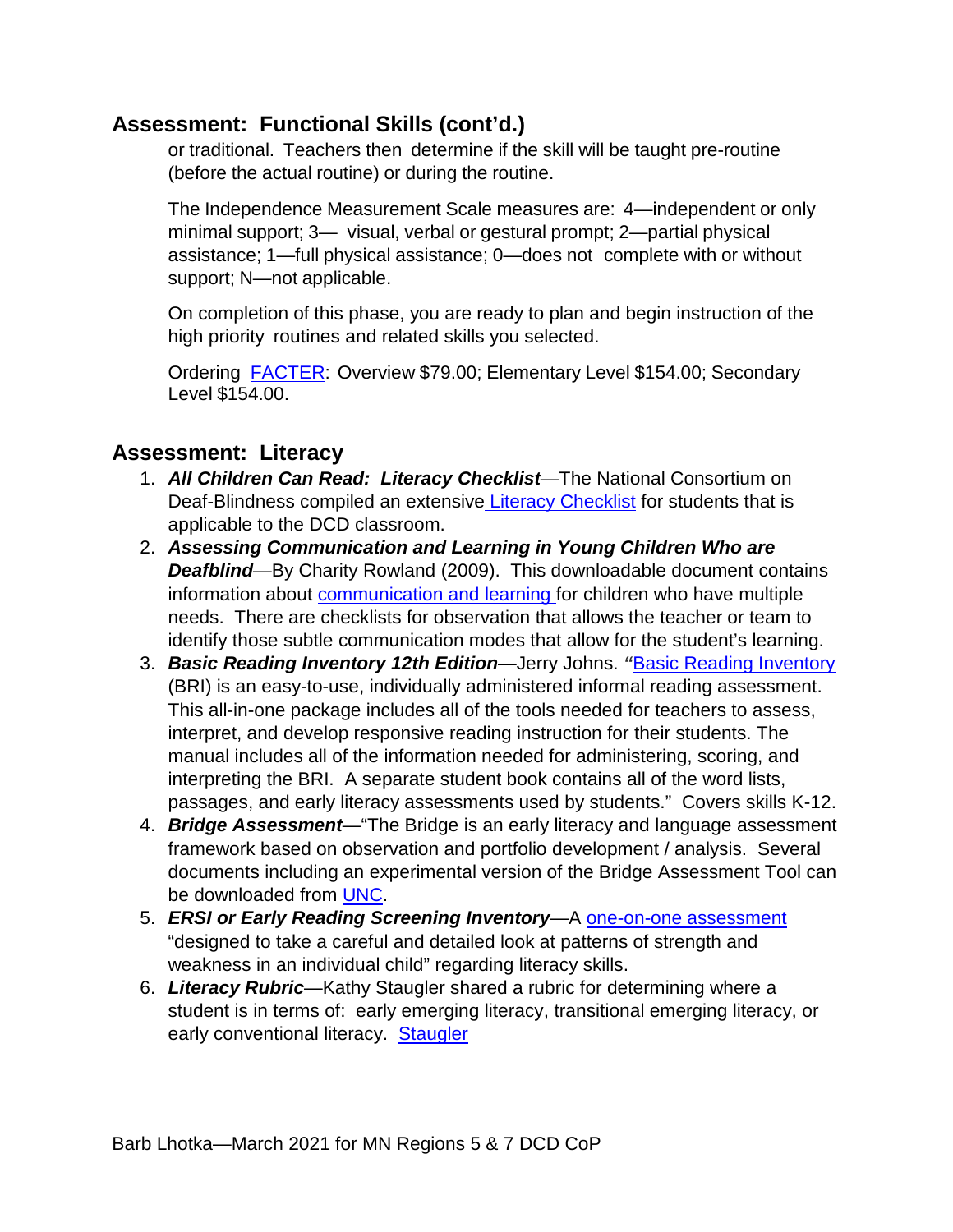#### <span id="page-7-1"></span><span id="page-7-0"></span>**Communication**

- 1. *AAC Intervention*—Caroline Musselwhite's [AACIntervention.com](http://www.aacintervention.com/default.asp?sec_id=180009852) is a resource for all things AAC. There are tips each month, product information resources, and a repository for presentation handouts (for a limited time after the event). There are also professional development opportunities.
- <span id="page-7-2"></span>2. *Boardmaker 7*—"Boardmaker 7 Editor is a powerful tool for creating unlimited symbol-supported education and communication materials for individuals with special needs. From printable communication boards and custom books, to interactive games and quizzes, there are endless options for creating engaging, relevant, and personalized materials and teacher resources in minutes."
- <span id="page-7-3"></span>3. *Project Core*—This federal grant is an "implementation model aimed at helping teachers provide students with significant cognitive disabilities and complex communication needs with access to a flexible Universal Core vocabulary and evidence-based instruction to teach them to use core vocabulary via personal augmentative and alternative communication (AAC) systems." The website includes free professional development models, resources to assist with implementation of the Universal Core in the classroom, and sets of communication formats for the Universal Core. [Project Core](http://www.project-core.com/)

## <span id="page-7-5"></span><span id="page-7-4"></span>**Curriculum Resources**

1. *STAR OnlineLearning System*—MN Educators can sign up for their "NO COST" SOLS 2.0 account at: [MN SOLS Access](https://starautismsupport.com/MN-SOLS-Access)

## <span id="page-7-7"></span><span id="page-7-6"></span>**DeafBlind**

- 1. *Assistance in MN*
	- [MN DeafBlind Project](http://www.dbproject.mn.org/)
	- [MN Low Incidence Projects –](http://www.mnlowincidenceprojects.org/Projects/db/index.html) DeafBlind

#### <span id="page-7-8"></span>2. *Interveners*

- Individuals with specialized training to work with children and youth who have combined hearing and vision loss (deafblindness) and work in a oneon-one relationship with children/youth who are deafblind.
- Interveners support DeafBlind children and youth in schools as well as in the community.
- Require specialized training to understand impact and learn strategies to support learners. [Their roles are different than typical paraprofessionals.](http://intervener.org/resources/Comparison-of-Interveners-and-Paraprofessionals.pdf)
- [Intervener Information on the MN DeafBlind Project website](http://www.dbproject.mn.org/Interveners/index.html)

#### <span id="page-7-9"></span>3. *Intervener Videos*

- [Intervener Student Relationship -](https://www.youtube.com/watch?v=hKJQjFcPJ8w) Locker Routine
- [Intervener Bond](https://www.youtube.com/watch?v=t7c8vm1yCm4)
- [Hand-Over-Hand Simulation Ripping Paper](https://www.youtube.com/watch?v=0DS-ExmG_Fc&t=35s)
- [Hand-Under-Hand Simulation Ripping Paper](https://www.youtube.com/watch?v=qjZtHyPLQCE)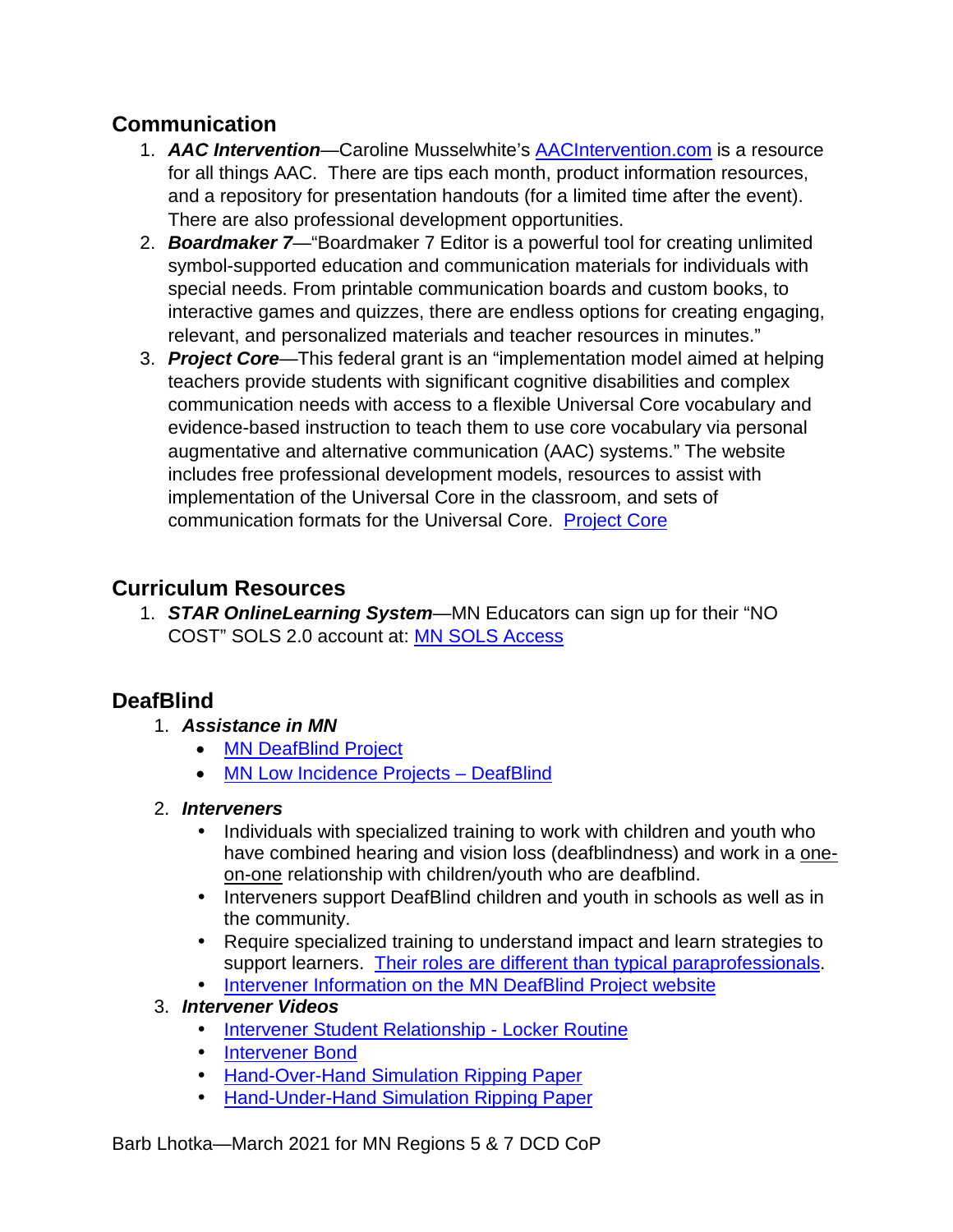#### <span id="page-8-1"></span><span id="page-8-0"></span>**Functional Skills**

- 1. *Balancing Functional Academic Programming*[—Learning for All Alberta,](http://www.learningforallab.ca/instructional-planning/balancing-functional-academic-programming/) Canada, presents information on functional skill development within daily programming.
- <span id="page-8-2"></span>2. *FACTER*—The *Functional Assessment and Curriculum for Teaching Everyday Routines* (FACTER) is used to assess and teach students with moderate to severe disabilities (including ASD). The curriculum uses natural, daily routines within the inclusive school environment as the basis for assessment and instruction. The routines chosen include: academic, career, community, leisure living skills, and transition.

The student's need for independence and participation determines the choice of routines and which ones are learned at a specific time. Related skills (skills that enhance the student's ability to successfully engage in routines) include: expressive communication, receptive communication, functional academic skills, motor skills, problem solving, and teamwork/social skills. These skills are ordered from basic to most complex. The skills are determined to be emerging, beginning or traditional. Teachers then determine if the skill will be taught pre-routine (before the actual routine) or during the routine.

The Independence Measurement Scale measures are: 4—independent or only minimal support; 3— visual, verbal or gestural prompt; 2—partial physical assistance; 1—full physical assistance; 0—does not complete with or without support; N—not applicable. On completion of this phase, you are ready to plan and begin instruction of the high priority routines and related skills you selected.

Ordering [FACTER:](http://starautismsupport.com/product/facter-overview-dvd) Overview \$79.00; Elementary Level \$154.00; Secondary Level \$154.00.

<span id="page-8-3"></span>3. *FISH*—The Functional [Independence](https://www.proedinc.com/Products/10900/fish-functional-independence-skills-handbook-assessment-and-curriculum-for-individuals-with-developmental-disabilities.aspx) Skills Handbook (FISH)—2003—"is a resource used to determine a person's ability to perform certain functional activities of daily living. The goal of the program is an increase in personal independence in those with autism and other developmental disorders." You may find it on the shelf at your local special education agency. \$83.00

The areas addressed in the skill charts (independent baseline, not applicable, independent follow up) are:

- Adaptive Behavior Skills (skills of daily living)
- Affective Skills
- Cognitive Skills
- Sensorimotor Skills
- Social Skills
- Speech and Language Skills
- Vocational Skills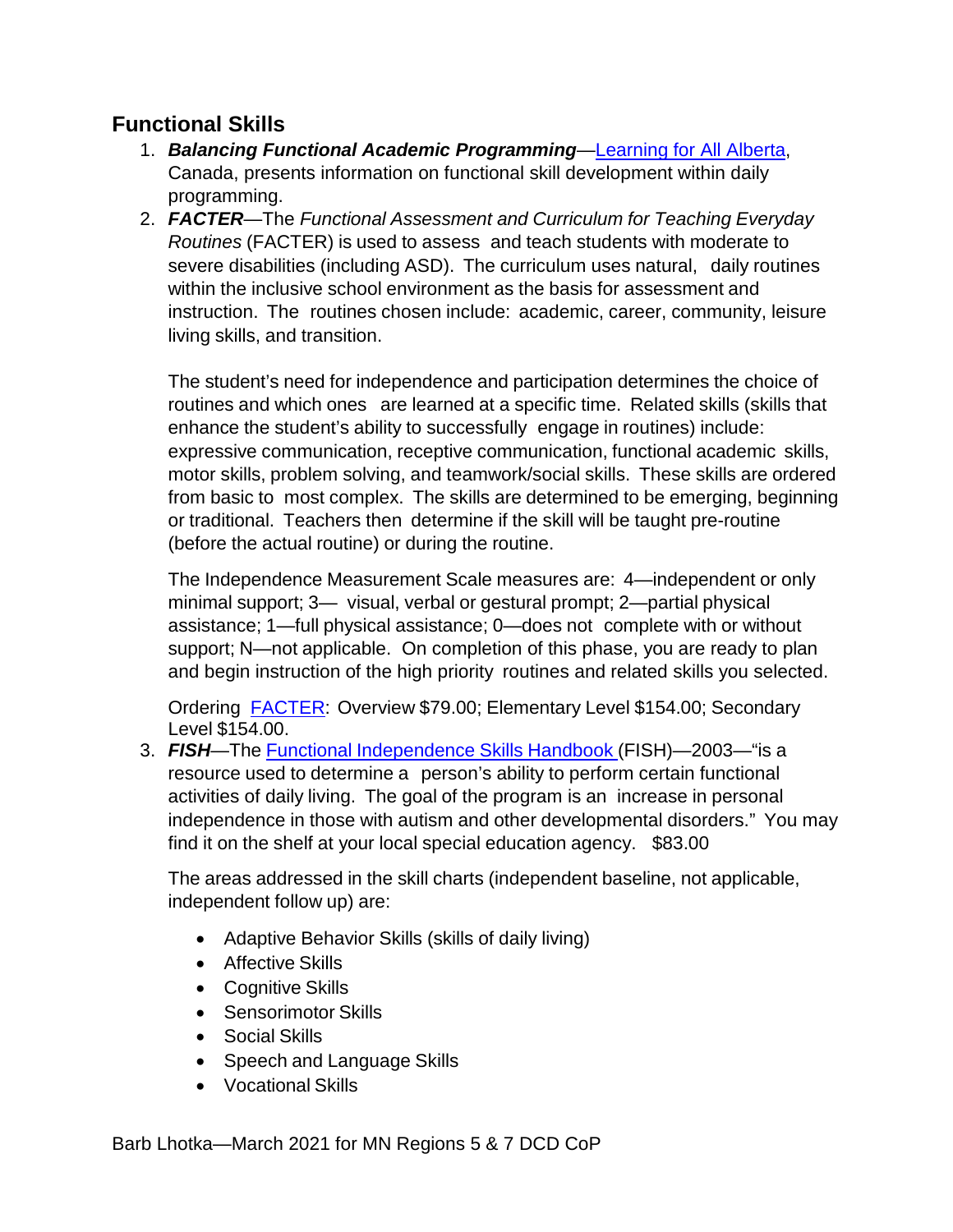## <span id="page-9-0"></span>**Functional Skills (cont'd.)**

4. *Functional Assessment & Curriculum for Teaching Students w/ Disabilities*—There are four manuals in this set from ProEd that spans the ages of infancy through young adult. The original four manuals have been revised (2008) and now also include the Assessing and Monitoring Progress of Functional Skills tool to help "teachers target skills for instruction and measure progress toward skill mastery.

Activities are designed for students to do at school and/or home with parents. Each unit has "specific goals, related references, suggested readings, and selected materials/resources."

The volumes are:

- Volume I: Self-Care, Motor Skills, House Management, & Living Skills—4<sup>th</sup> Edition
- Volume II: Nonverbal Communication, Oral Communication, & Literacy Preparation—4<sup>th</sup> Edition
- Volume III: Functional Academics-3rd Ediction
- Volume IV: Interpersonal, Competitive Job-Finding, & Leisure-Time Skills—2nd Edition.

Ordering 4 Functional [Assessment](https://www.proedinc.com/Products/12330/a-functional-assessment-and-curriculum-for-teaching-students-with-disabilities--volumes-iiv-complete-set.aspx?bCategory=FLS) & Curriculum Manual Set: \$188.00

- <span id="page-9-1"></span>5. *Functional Curriculum and Academic Standards-based Curriculum*—This [University of Kentucky PPT](http://www.naacpartners.org/presentations/presentations/national/TASH/12090.pdf) defines traditional programming and programming related to Standards for students with cognitive disabilities.
- <span id="page-9-2"></span>6. *Functional Curriculum Resources Review*—The British Columbia Council of Administrators of Special Education (CASE) sponsored a project to create a grid [of resources](https://static.fasdoutreach.ca/www/downloads/FunctionalCurriculumReview.pdf) for: general functional skills information, planning, life skills, selfadvocacy, social skills, personal care, sexuality, transition, and academics (2009).
- <span id="page-9-3"></span>7. *Functional Skills Checklist*[—Functional Skills Checklist](https://drive.google.com/file/d/1AixdHqet2g6eknluBx3_2Ssva2CWP0gf/view?usp=sharing) was developed from the Paul Bunyan Education Cooperative DCD teachers then adapted into this format by Cambridge Isanti School District.
- <span id="page-9-4"></span>8. *Leisure Time and Recreational Skills*—Oregon and Wisconsin tool for determining programming based on: Performance Standard; Sample Alternate Performance Indictors; Sample Performance Tasks; and Instructional Tools for [recreation and leisure.](https://www.crporegon.org/cms/lib/OR01928264/Centricity/Domain/45/Documents/assessment_part5.pdf)
- <span id="page-9-5"></span>9. *Me! Lessons for Teaching Self-Awareness and Self-Advocacy*—Free lesson [packages](https://www.ou.edu/education/centers-and-partnerships/zarrow/transition-education-materials) that can be downloaded: strengths and limitations, disability awareness, and interacting with others.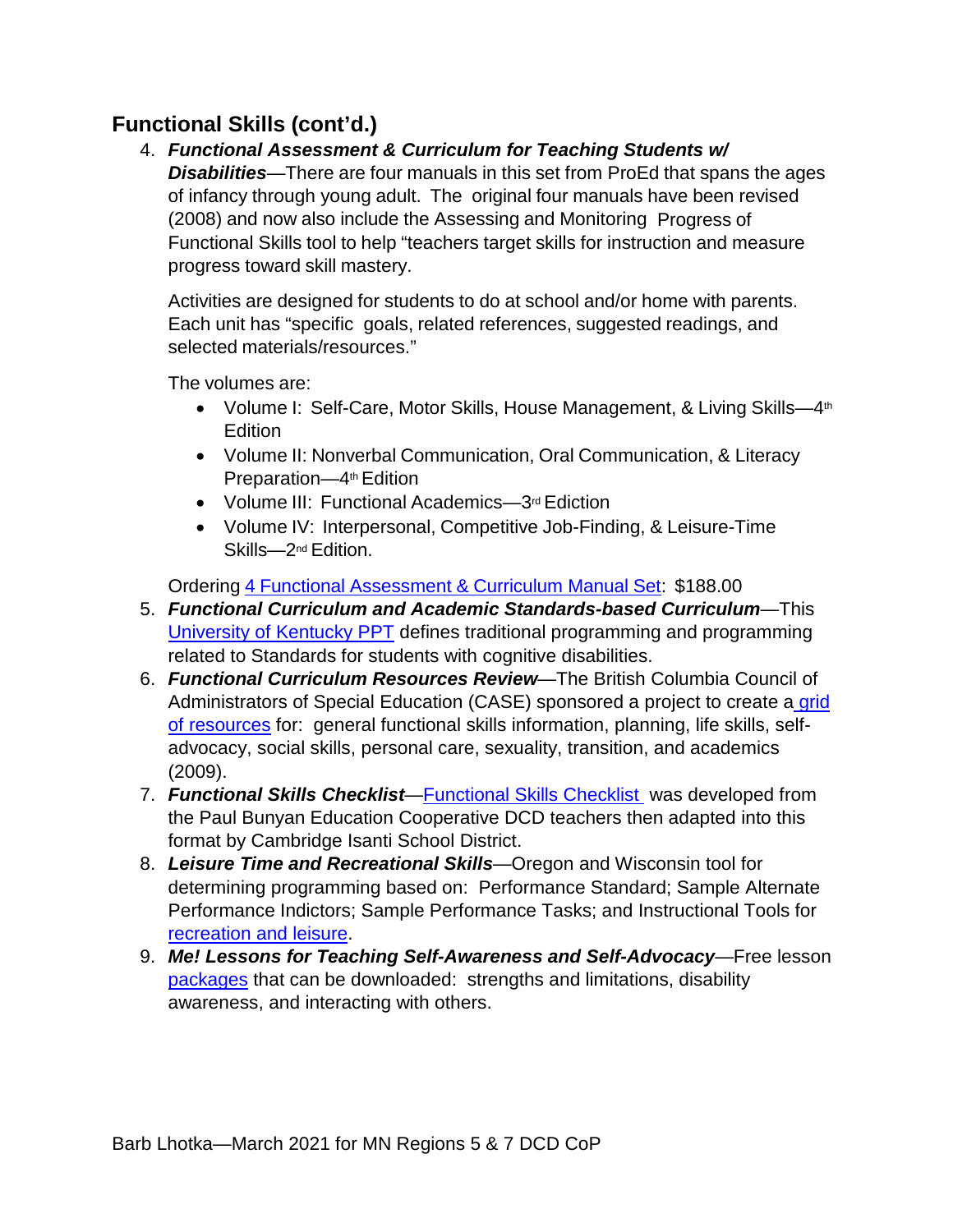#### <span id="page-10-0"></span>**Functional Skills (cont'd.)**

- 10.*Standards-Based Life Skills Curriculum*[—OCALI](https://www.ocali.org/up_doc/Standards-Based-Life-Skills-Curriculum.pdf) developed a functional curriculum based on the Standards from general education. The areas presented are: Indicators from the Academic Standards for Children Birth to Age Five; Strategies; Suggested Materials and Resources; and Assessments.
- <span id="page-10-1"></span>11.*Syracuse Community-Referenced Curriculum Guide*—The Syracuse Community-Referenced Curriculum Guide for Students with Moderate and Severe Disabilities (1989) is still a valuable tool for DCD classroom teachers.

The curriculum addresses ages kindergarten through 21. The focus is on "directly preparing a student to function in the world. It examines the role of community living domains, functional academics, and embedded skills, and includes practical implementation strategies and indispensable information for preparing students whose learning needs go beyond the scope of traditional academic programs."

Order Syracuse [Curriculum:](http://products.brookespublishing.com/The-Syracuse-Community-Referenced-Curriculum-Guide-for-Students-with-Moderate-and-Severe-Disabilities-P314.aspx) \$69.95

#### <span id="page-10-3"></span><span id="page-10-2"></span>**Guardianship/Supported Decision Making**

- 1. *Center for Excellence in Supported Decision Making*—The Center for Excellence in [Supported Decision Making](https://www.voamnwi.org/cesdm#:%7E:text=The%20Center%20for%20Excellence%20in%20Supported%20Decision%20Making%20(CESDM)%20is,person) [\(CESDM\)](https://www.voamnwi.org/cesdm) is experienced in working with complex situations. Our team works to balance protection with promoting the benefits of self-determination. Services are provided in the least restrictive manner possible, honoring the person's rights, values and lifestyle.
- <span id="page-10-4"></span>2. *Guide for Supported Decision Making*—This [guide](http://www.supporteddecisionmaking.org/resource-type/guide) includes a multitude of resources for families and team members with respect to supported decision making.
- <span id="page-10-5"></span>3. *Supported Decision Making Brainstorming Guide*—The SDM Guide "can help people brainstorm ways that they are already using supported decision-making, and think about new ways supported decision-making could help the person with a disability learn to make her own safe, informed choices."
- <span id="page-10-6"></span>4. *Stoplight Tool*—The document *Identifying Alternatives to Guardianship* known as the [Stoplight Tool](https://moguardianship.com/Alternatives%20to%20Guardianship%20Tool%20Revised%2011-2015.pdf) "was designed to assist with identifying a person's ability to make decisions and manage key areas of life. It is intended to assist with exploring alternatives and less restrictive options to plenary or full guardianship." The areas addressed are daily life and employment, healthy living, social and spirituality, safety and security, community living, and citizenship and advocacy.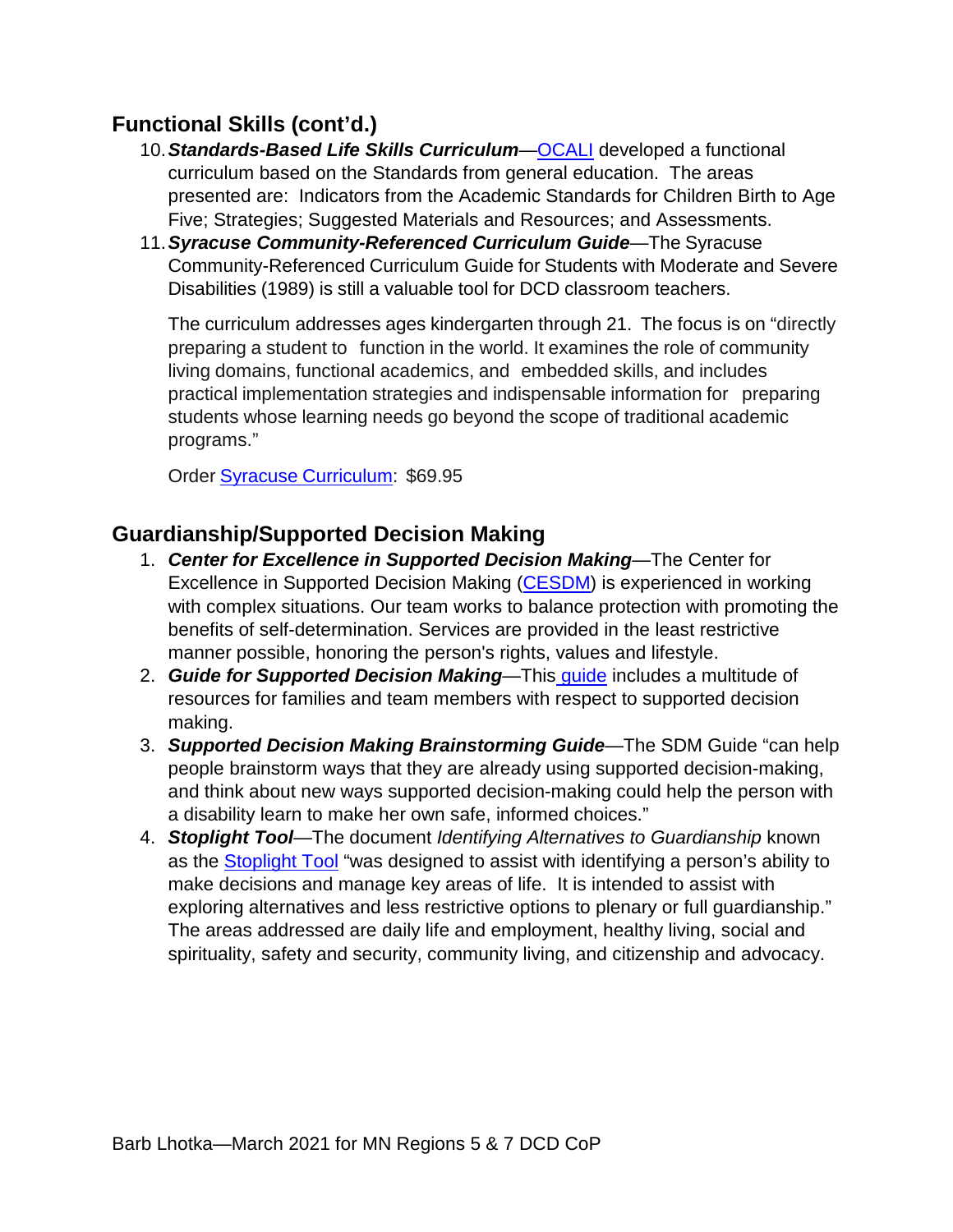#### <span id="page-11-1"></span><span id="page-11-0"></span>**Literacy**

- 1. *Access to the General Curriculum in Reading and Literacy*—The document *Research-Based Practices for Creating Access to the General Curriculum in Reading and Literacy for Students with Significant Intellectual Disabilities* (2009) by Karen Erickson, Gretchen Hanser, Penelope Hatch, and Eric Sanders is a [downloadable PDF](https://www.med.unc.edu/ahs/clds/files/2019/01/Reading-and-Literacy-for-Students-with-Significant-Intellectual-DisabilitiesErickson-et-al-2009-1.pdf) that addresses the topics below as they apply to DCD:
	- Chapter 1: Introduction
	- Chapter 2: Issues in Literacy and Students with Significant Intellectual **Disabilities**
	- Chapter 3: National Reading Panel Report
	- Chapter 4: National Early Literacy Panel Report
	- Chapter 5: Review Methods
	- Chapter 6: Emergent Literacy
	- Chapter 7: Phonemic Awareness
	- Chapter 8: Phonics
	- Chapter 9: Vocabulary & Word Identification
	- Chapter 10: Comprehension
	- Chapter 11: Fluency
	- Chapter 12: Writing
	- Chapter 13: Comprehensive Instruction
- <span id="page-11-2"></span>2. *All Children Can Read*—This site is for individuals interested in beginning or enhancing literacy instruction for children with combined vision and hearing loss. Its content is also designed to improve literacy instruction for children with multiple disabilities and other complex learning challenges. Our contributors include State Deaf Blind Project staff as well as teachers who want to give back to the field and help more families play a role in educating children with complex learning challenges. The instructional techniques and tips provided on this site are evidence based practices for increasing literacy skills.
- <span id="page-11-3"></span>3. *Bitsboard*[—Bitsboard](http://bitsboard.com/) is a game/flashcard/study app for iOS. Free. Level: All.
- <span id="page-11-4"></span>4. *Boardmaker Core First Learning*—["Boardmaker Core First Learning](https://goboardmaker.com/blogs/support-tutorials/getting-started-with-boardmaker-core-first-learning) is a webbased program delivered through Boardmaker Online that helps your students learn the meaning, use, and placement of high-frequency core words on their AAC system. The instructional sequence includes a series of reading, writing, and language activities that support student learning. "To access Boardmaker Core First Learning select Curriculum. Here you will find Core First Learning and other Boardmaker Instructional Solutions."
- <span id="page-11-5"></span>5. *BrainPOP*—The The English Words and Their Usage Units and Topics provides materials for learning based on Famous Authors & Books, Grammar, Study & Reading Skills, Writing, and Free movies. The topics within every unit are creative and allow for differentiation of learning. Subscription. Level: Middle-High School. [BrainPOP](https://www.brainpop.com/english/)
- <span id="page-11-6"></span>6. *Brainzy*[—Brainzy](https://www.education.com/games/play/#login) math and reading materials engage students through games, songs, videos, and read-along stories. Subscription. Level: ages 3-8.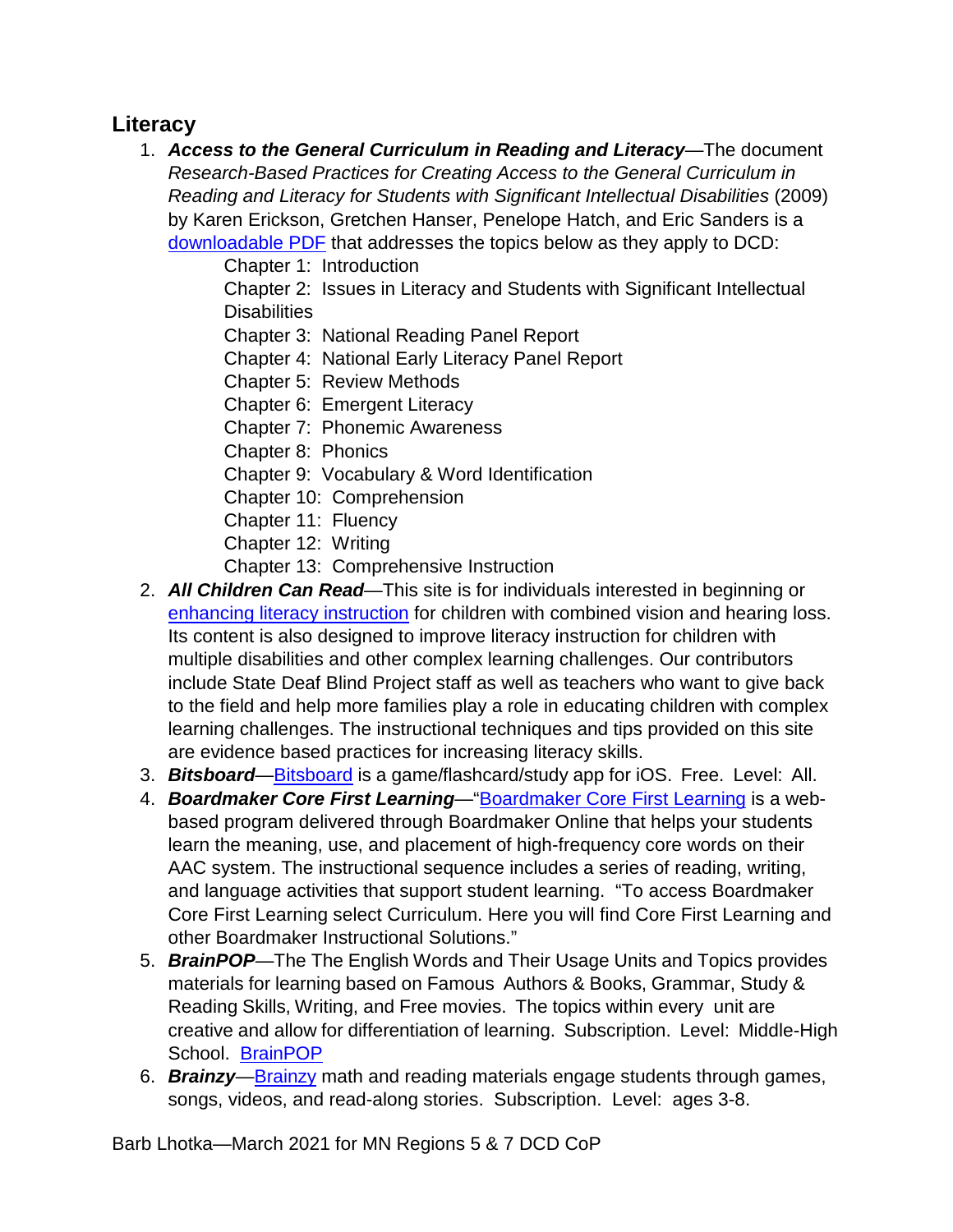- <span id="page-12-0"></span>7. *Center for Literacy and Disability Studies*—A resource and research center that focuses on "all individuals, regardless of their abilities or disabilities, have the right to an opportunity to learn to read and write in order to increase and enhance their educational opportunities, vocational success, communicative competence, self-empowerment capabilities, and independence." Many resources online from the [University of North Carolina.](https://www.med.unc.edu/ahs/clds/)
- <span id="page-12-1"></span>8. *Early Learning Literacy Skills Builder*[—ELSB](https://www.attainmentcompany.com/catalogsearch/result/?q=elsb&amnoroute) from Attainment is a reading curriculum with eight levels of five lessons. It is a multiyear curriculum designed for students who utilize alternative methods of communication. Product. Level: K-5.
- <span id="page-12-2"></span>9. *edHelper Reading*[—edHelper](https://www.edhelper.com/ReadingComprehension.htm) has "worksheets and no prep teaching resources—not boring" is their slogan. Monthly materials, spelling words, reading comprehension, STEAM (science, technology, engineering, arts, mathematics), workbooks, critical thinking skills, morning work, puzzles, graphic organizers, leveled reading books, and more. Subscription. Level: Pre-K -6.
- <span id="page-12-3"></span>10.*Edmark Reading Program*[—Edmark](https://www.proedinc.com/Downloads/13621ERP2eL1Program%20Overview.pdf) is an online and print curriculum for students learning to read. For purchase product. Level: Early Reading Skills.
- <span id="page-12-4"></span>11.*Education.com*[—Education.com](https://www.education.com/games/play/) provides guided lessons in an interactive learning format with activities, games, guided lessons and worksheets. Subscription. Level: Pre-K -5th grade.
- <span id="page-12-5"></span>12.*Enchanted Learning*[—Enchanted Learning](http://www.enchantedlearning.com/Home.html) "produces children's educational web sites which are designed to capture the imagination while maximizing creativity, learning, and enjoyment." Pages of the website are designed to address learning that is relevant and interesting. Printable books and materials are available for download. Subscription. Level: K-5.
- <span id="page-12-6"></span>13.*Epic*[—Epic](https://www.getepic.com/) is a free digital library e-subscription for teachers. There are "25,000 books, learning videos, quizzes," and more for the computer, tablets, and phones. Students can access books and learning videos that appeal to their interests. Level: Age 12 and under.
- <span id="page-12-7"></span>14.*Fountas & Pinnell Benchmark Assessment System*[—The Benchmark](https://www.fountasandpinnell.com/bas/)  [Assessment System](https://www.fountasandpinnell.com/bas/) (BAS) is used to determine independent and instructional reading levels with children's books designed to measure literacy skills. Product. Level: Early Reading.
- <span id="page-12-8"></span>15.*Great Leaps*[—Great Leaps](https://greatleaps.com/) is a reading assessment with fluency and comprehension packages for Levels: K-5.
- <span id="page-12-9"></span>16.*HelpKidzLearn*—The [HelpKidzLearn](https://www.helpkidzlearn.com/) subscription is a collection that allows "young children and those with learning difficulties to play online (iPad and Android). The software is split into five sections: Early Years, Games and Quizzes, Stories and Songs, Creative Play, and Find Out About." The company is based in England and sends frequent update messages to subscribers about activities and products. Subscription. Level: All.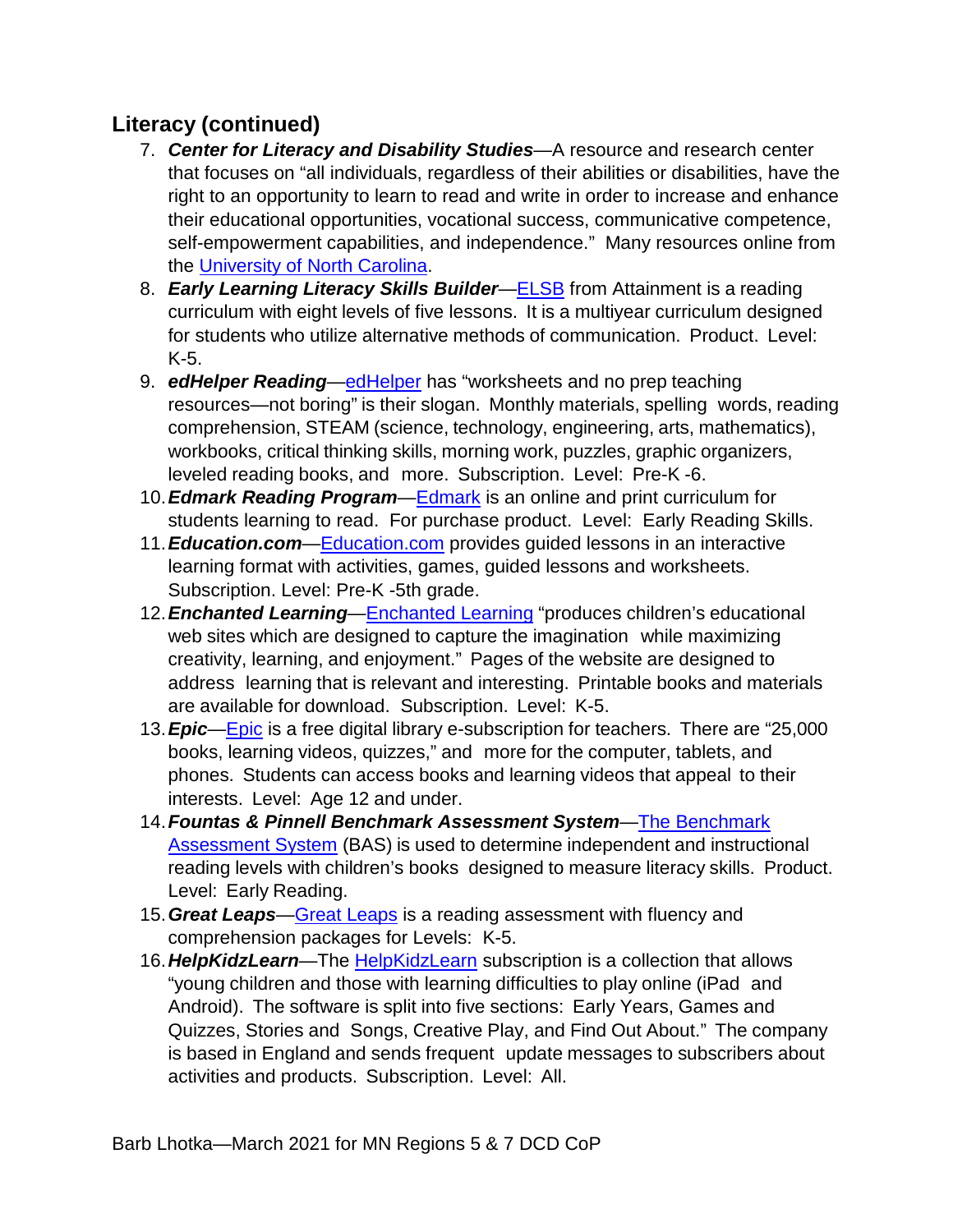<span id="page-13-0"></span>17.*Innovation Configuration*—*Literacy Instruction for Students with Multiple and Severe Disabilities Who Use Augmentative / Alternative Communication* by Ann-Marie Orlando and Andrea Ruppar (2016).

The [document](https://ceedar.education.ufl.edu/wp-content/uploads/2016/10/IC-Literacy-multiple-severe-disabilities.pdf) contains ideas for increasing literacy and looking at literacy in your classroom program. The documents for use are in the Appendices. An example of one of the documents (Essential Components and Implementation Levels) follows:

|                                                                                                                                                                                                                | Level 0                                                                                                                                      | Level 1                                                                                                                                                     | Level <sub>2</sub>                                                                                                                                                                      | Level 3                                                                                                                                                                                                                        | Rating                                                                                           |
|----------------------------------------------------------------------------------------------------------------------------------------------------------------------------------------------------------------|----------------------------------------------------------------------------------------------------------------------------------------------|-------------------------------------------------------------------------------------------------------------------------------------------------------------|-----------------------------------------------------------------------------------------------------------------------------------------------------------------------------------------|--------------------------------------------------------------------------------------------------------------------------------------------------------------------------------------------------------------------------------|--------------------------------------------------------------------------------------------------|
| Instructions: Place an<br>X under the appropriate<br>variation<br>implementation score<br>for each course<br>syllabus that meets the<br>criteria level from 0 to<br>3. Score and rate each<br>item separately. | There is no<br>evidence that<br>the<br>component is<br>included in<br>the syllabus,<br>or the<br>syllabus only<br>mentions the<br>component. | Must contain<br>at least one of<br>the following:<br>reading, test,<br>lecture/<br>presentation,<br>discussion,<br>modeling /<br>demonstration,<br>or quiz. | Must contain<br>at least one<br>item from<br>Level 1, plus<br>at least one<br>of the<br>following:<br>observation,<br>project /<br>activity, case<br>study, or<br>lesson plan<br>study. | Must contain<br>at least one<br>item from<br>Level 1 as<br>well as at<br>least one<br>item from<br>level 2, plus<br>at least one<br>of the<br>following:<br>tutoring,<br>small group<br>student<br>teaching, or<br>whole group | Rate each<br>item as the<br>number of<br>the highest<br>variation<br>receiving an<br>X under it. |
| 1.0 Literacy<br>Assessment and<br>Adaptation                                                                                                                                                                   |                                                                                                                                              |                                                                                                                                                             |                                                                                                                                                                                         | internship.                                                                                                                                                                                                                    |                                                                                                  |
| 2.0 Comprehension                                                                                                                                                                                              |                                                                                                                                              |                                                                                                                                                             |                                                                                                                                                                                         |                                                                                                                                                                                                                                |                                                                                                  |
| 3.0 Word Recognition                                                                                                                                                                                           |                                                                                                                                              |                                                                                                                                                             |                                                                                                                                                                                         |                                                                                                                                                                                                                                |                                                                                                  |
| 4.0 Self-Selected<br>Reading                                                                                                                                                                                   |                                                                                                                                              |                                                                                                                                                             |                                                                                                                                                                                         |                                                                                                                                                                                                                                |                                                                                                  |
| 5.0 Writing                                                                                                                                                                                                    |                                                                                                                                              |                                                                                                                                                             |                                                                                                                                                                                         |                                                                                                                                                                                                                                |                                                                                                  |

- <span id="page-13-1"></span>18.*Iowa Core English Language Arts Comprehensive Literacy Instruction for Students with Significant Cognitive Disabilities*[—Iowa's standards](https://iowacore.gov/content/iowa-core-english-language-arts-comprehensive-literacy-instruction-students-significant) were addressed for students in DCD classrooms in this resource.
- <span id="page-13-2"></span>19.*MEville to WEville Curriculum*—The [curriculum](https://www.spectronics.com.au/product/meville-to-weville-complete-collection-ablenet-bundle-updated-version) has been updated and is "the first research-based K-12 literacy and communication curriculum specifically for special-ed students with significant disabilities."
- <span id="page-13-3"></span>20.*News-2-You (N2Y)*—Each week, users of [N2Y](https://www.n2y.com/news-2-you/) access an online weekly newspaper for four different reading levels. There are interactive pages online and offline and weekly activities based on a topic or theme that is timely. Subscription. Level: All.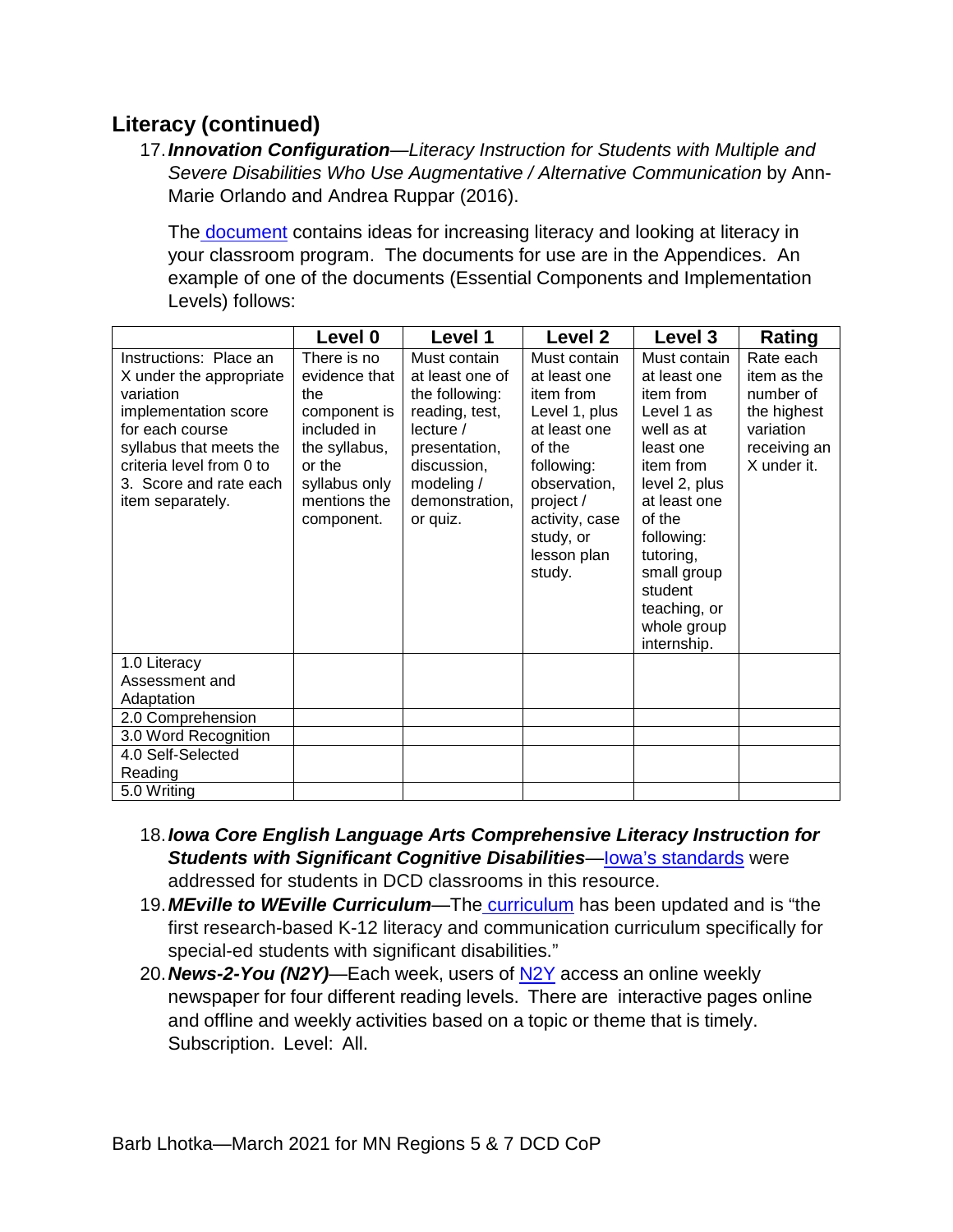- <span id="page-14-0"></span>21.*Newsela*—News articles written and updated regularly to keep students informed while building reading and comprehension skills in context. The [Newsela](https://newsela.com/) site includes quizzes, annotations, and writing prompts for the articles. Subscription. Level: All.
- <span id="page-14-1"></span>22.*PCI Reading Programs*[—PCI](https://www.proedinc.com/Downloads/PCIRPL1&L2_PrintKits_brochure.pdf) Levels 1, 2, and 3 provide a program for teaching reading including a sight word program. Product. Level: Early Reading.
- <span id="page-14-2"></span>23.*Raz-Kids*—With [Raz-Kids](https://www.raz-kids.com/) students can access over 400 e-books and e-quizzes with additional materials added monthly. The program keeps data on comprehension and provides individual and group reports for the teacher. Accessed on computers, tablets and phones. Subscription. Level: K-5.
- <span id="page-14-3"></span>24.*Reading Avenue*—"An accessible, all-inclusive, learn-to-read program for all students, [Reading Avenue](https://goboardmaker.com/blogs/knowledge-base/reading-avenue) follows a path that builds foundational literacy skills through daily routine instruction. Reading Avenue includes:
	- 1,000 pre-made activities to teach reading, writing, letter & word sounds
	- 120 books to build comprehension
	- Integration with Boardmaker Student Center for school and home access
	- Printable lesson plans and communication boards for each unit

"And best of all, Reading Avenue is FREE with any paid Boardmaker Online Subscription!"

- <span id="page-14-4"></span>25.*Reading A-Z*[—Reading A-Z](https://www.readinga-z.com/) has "thousands of downloadable, projectable, printable teacher materials, covering all the skills necessary for effective reading instruction." Materials are tied to the Common Core Standards and focus on comprehension through leveled lesson plans, decoding, guided reading, fluency, etc. Subscription. Level: K-Elementary.
- <span id="page-14-5"></span>26.*Reading Mastery*[—Reading Mastery](https://www.mheducation.com/prek-12/program/reading-mastery-signature-edition-2008-2008/MKTSP-UQM08M02.html?page=1&sortby=title&order=asc&bu=seg) is a direct instruction basal reading program. The program includes many options. Product for purchase. Level: PreK-5.
- <span id="page-14-6"></span>27.*Reading Milestones*[—Reading Milestones](https://www.proedinc.com/Products/13950/reading-milestonesfourth-edition-level-1-red-package.aspx) is a language-controlled curriculum for teaching reading. Product for purchase. Level: K-5
- <span id="page-14-7"></span>28.*Read Naturally*[—Read Naturally](https://www.readnaturally.com/) is designed to build skills in fluency, phonics, comprehension, and vocabulary. A progress monitoring system is built in the online version. Product for purchase. Level: 1-8.
- <span id="page-14-8"></span>29.*Tar Heel Reader*—The [Tar Heel Reader,](https://tarheelreader.org/) is "a collection of free, easy-to-read, and accessible books on a wide range of topics. Each book can be speech enabled and accessed using multiple interfaces, including touch screens, the IntelliKeys with custom overlays, and 1 to 3 switches." You may download or post your own books.
- <span id="page-14-9"></span>30.*TumbleBooks*—Public and school libraries often have a subscription to [TumbleBooks.](https://www.tumblebooks.com/) TumbleBooks are children's ebooks. There are over 1100 titles for grades 1-6. The books are "animated, talking picture books, read-along chapter books, National Geographic videos, non-fiction books, playlists, as well as books in Spanish and French."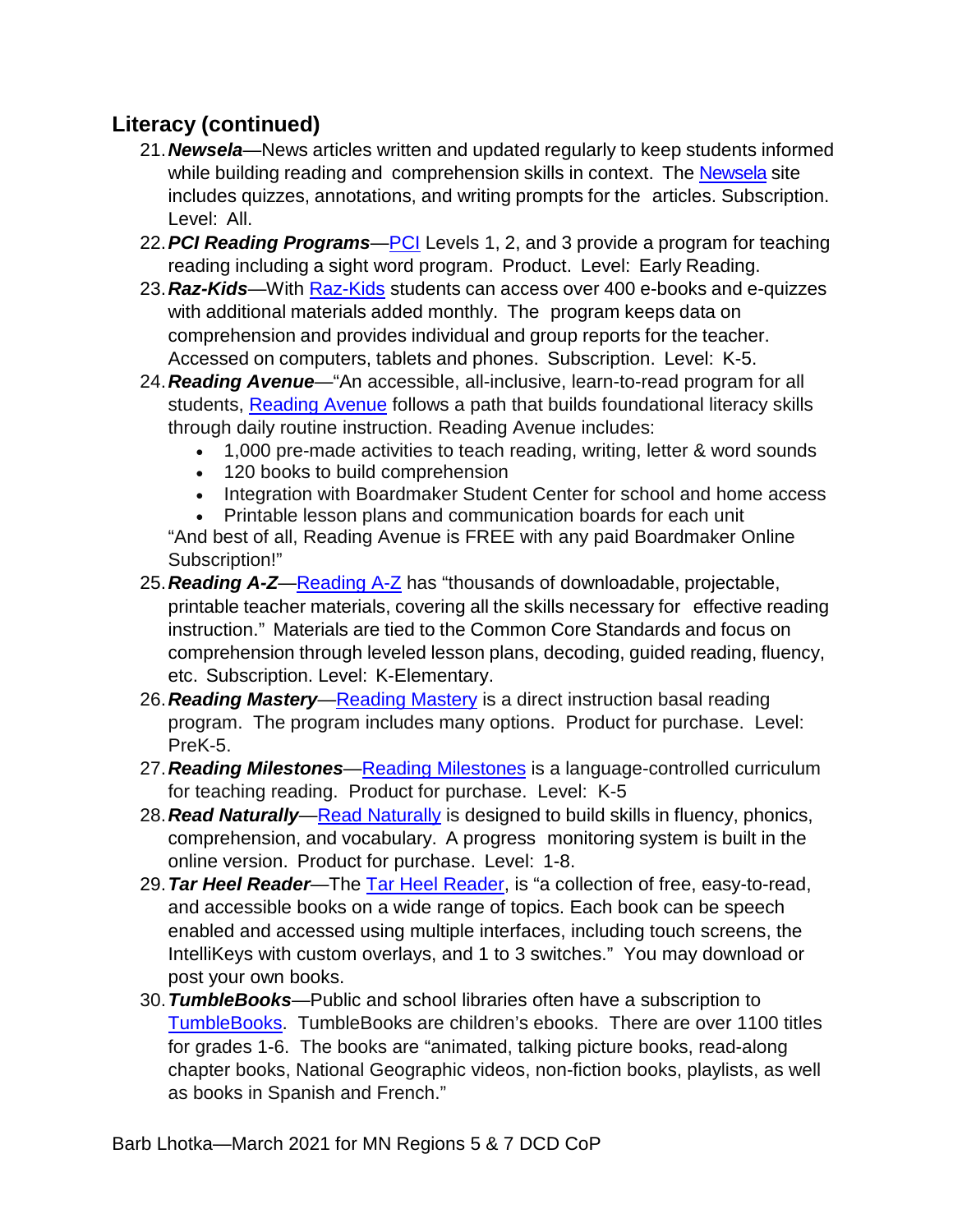<span id="page-15-0"></span>31.*Unique Learning System: A Complete Reading Program*[—Unique L](https://www.n2y.com/blog/unique-learning-system-a-complete-reading-program/)earning System has six grade bands of content and differentiation within those bands. It contains all components of a reading program.

# <span id="page-15-2"></span><span id="page-15-1"></span>**4-Block Literacy**

- 1. *Education World Resource List*—The [Education World](https://www.educationworld.com/a_curr/virtualwkshp/virtualwkshp003.shtml) website has a section dedicated to 4-Block Literacy. They have collected resources in the four language arts areas to address: guided reading, self-selected reading, writing, and working with words. The links may change, so explore the site.
- <span id="page-15-3"></span>2. *Four-Blocks Literacy Framework*[—Four Blocks Literacy Framework](http://www.blocks4reading.com/) from blocks4reading.com
	- Lesson Plan Formats
	- Guided Reading Strategies
	- Reading Activities for Kids
	- Sight Words Kindergarten
	- First Grade Lessons
- <span id="page-15-4"></span>3. *Guided Reading: All About My Word Work Station/Daily 5*—Teacher talks about what teachers and students do during word work part of the daily rotation. Talks about what students are doing and what teacher is doing when students work independently or in another area of the classroom. [16:51 minute video](https://www.youtube.com/watch?v=1SPQprLLGSQ&t=19s)
- <span id="page-15-5"></span>4. *Guided Reading: How to Conduct a Word Work Lesson During a Guided Reading Group*—Actual lesson with teacher and students [7:40 minute video](https://www.youtube.com/watch?v=c7BJvLEyHlU)
- <span id="page-15-6"></span>5. *Guided Reading: Activities that Engage and Excite*—The teacher talks about keeping activities fresh for students and teachers. [28:22 minute video](https://www.youtube.com/watch?v=SGA0owtm9zI)
- <span id="page-15-7"></span>6. *How to Run Literacy Centers (Part 1)*—Teacher explains how to work with a center rotation chart, how to set up the room, etc. to use literacy centers. YouTube [9:45 minute video](https://www.youtube.com/watch?v=Q5fja7UoLto)
- <span id="page-15-8"></span>7. *How to Run Literacy Centers (Part 2)*—Shows students working through rotations. Discusses task boxes, etc. YouTube [9:59 minute video](https://www.youtube.com/watch?v=SCPzrRBpd-E)
- <span id="page-15-9"></span>8. *Interactive Word Walls*—Interactive word walls for struggling learners [15:29](https://www.youtube.com/watch?v=AKmUL1TzAQQ)  [minute video](https://www.youtube.com/watch?v=AKmUL1TzAQQ)
- <span id="page-15-10"></span>9. **K-12 Reader**—The [K12 Reader:](https://www.k12reader.com/category/balanced-literacy/) Reading Instruction Resources has some excellent examples of 4 Block Literacy as it happens in the classroom.
	- Balanced Literacy Program Components and Strategies
	- Materials/Worksheets on the Website for Spelling (Lower left side of webpage)
	- Materials/Worksheets on the Website for Reading Skills
	- Grammar
	- Vocabulary
	- Composition
- <span id="page-15-11"></span>10.*Literacy for All*—The [past webinars](http://literacyforallab.ca/past-webinars/) from Alberta, Canada, are posted on this website.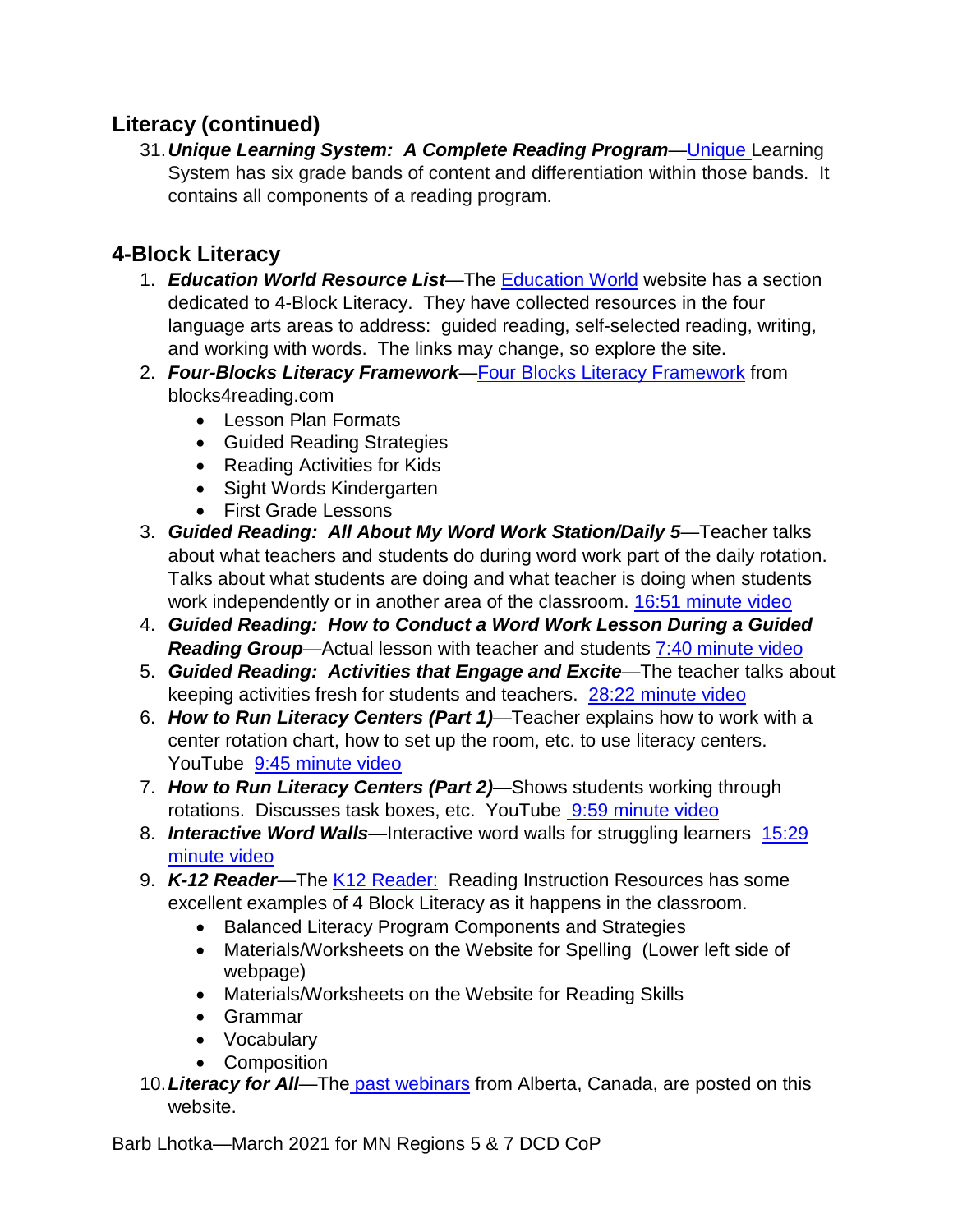# <span id="page-16-0"></span>**4-Block Literacy (cont'd.)**

- 11.*Making the Most of Your Word Wall: Interactive Word Walls*—How to make word walls accessible for all learners. [17:49 minute video](https://www.youtube.com/watch?v=lwf8ob8BqJo)
- <span id="page-16-1"></span>12.*Musselwhite*—Caroline Musselwhite made multiple videos and learning guides a collaboration between the Edmonton Regional Learning Consortium and Alberta Education in Canada regarding 4 Block Literacy. Videos include:
	- Good Literacy [Instruction](http://inclusiveeducationpdresources.com/literacy/conversation_with_caroline_musselwhite.php#0) is Good for All Students [2:08]
	- Creating [Opportunities](http://inclusiveeducationpdresources.com/literacy/conversation_with_caroline_musselwhite.php#1) for Students to Explore and Understand Text [1:55]
	- Symbols and [Learning](http://inclusiveeducationpdresources.com/literacy/conversation_with_caroline_musselwhite.php#2) to Read [2:40]
	- Choosing Words for the [Classroom](http://inclusiveeducationpdresources.com/literacy/conversation_with_caroline_musselwhite.php#3) Word Wall [1:33]
	- [Importance](http://inclusiveeducationpdresources.com/literacy/conversation_with_caroline_musselwhite.php#4) of Repetition and Variety in Learning [1:11]
	- Importance of Building [Background](http://inclusiveeducationpdresources.com/literacy/conversation_with_caroline_musselwhite.php#5) Knowledge [2:39]
	- Give both [Reinforcement](http://inclusiveeducationpdresources.com/literacy/conversation_with_caroline_musselwhite.php#6) AND Informative Feedback [2:17]
	- Knowing the [Difference](http://inclusiveeducationpdresources.com/literacy/conversation_with_caroline_musselwhite.php#7) between Teaching and Testing Questions [1:52]
	- The Art of [Attributing](http://inclusiveeducationpdresources.com/literacy/conversation_with_caroline_musselwhite.php#8) Meaning to Student Attempts [2:13]
	- [Engaging](http://inclusiveeducationpdresources.com/literacy/conversation_with_caroline_musselwhite.php#9) Older Students [1:12]
	- The Cost of [Underestimating](http://inclusiveeducationpdresources.com/literacy/conversation_with_caroline_musselwhite.php#10) the Potential of Individual Students [1:41]

Download all [Learning Guides.](http://inclusiveeducationpdresources.com/literacy/learning_guides/complete_guide.pdf)

- <span id="page-16-2"></span>13.*Practical Wisdom*—Dr. Andy Johnson presents an overview of 4-Block Literacy. YouTube [7:46 minute video](https://www.youtube.com/watch?v=GA690JHdxIM)
- <span id="page-16-3"></span>14.*Teachers.net*—[-Lesson plans f](https://teachers.net/lessonplans/subjects/4blocks/)or 4 Block by grade level
- <span id="page-16-4"></span>15.*Teachers Pay Teachers*—The website [teacherspayteachers.com c](https://www.teacherspayteachers.com/Browse/Search:4%20blocks)ontains ideas and materials for the 4 Blocks that have been used in classrooms and students have enjoyed. Low prices.

#### <span id="page-16-5"></span>16.*University of Texas at Austin Resources*

- [Sample schedules](https://buildingrti.utexas.org/sites/default/files/documents/Reading%20Blocks.pdf) for 4 Blocks for grades K-5
- [Activities by component o](https://buildingrti.utexas.org/sites/default/files/documents/Centers.pdf)f literacy for grades K-5
- [Daily sample lessons/ activities](https://buildingrti.utexas.org/sites/default/files/resource_files/Daily%20Lessons_Phonics_0.pdf) for grades K-5
- Booklets on the five components of research-based reading instruction
	- a. [Beginning Reading Instruction](https://buildingrti.utexas.org/sites/default/files/booklets/redbk1.pdf)
	- b. Comprehension Instruction
	- c. [Guidelines for Examining Phonics and Word Recognition](https://buildingrti.utexas.org/sites/default/files/booklets/redbk3.pdf)
	- d. [Promoting Vocabulary Development](https://buildingrti.utexas.org/sites/default/files/booklets/redbk5.pdf)
	- e. [Research-Based Content Area Reading Instruction](https://buildingrti.utexas.org/sites/default/files/booklets/redbk4.pdf)
- Observation Tool: [Reading Component Checklists](https://buildingrti.utexas.org/sites/default/files/resource_files/Component_check.pdf)
- Observation Tool: [Core Content Area/Tier 1](https://buildingrti.utexas.org/sites/default/files/documents/Instructional_Observation.pdf)
	- a. An observation form to measure effectiveness of instruction for students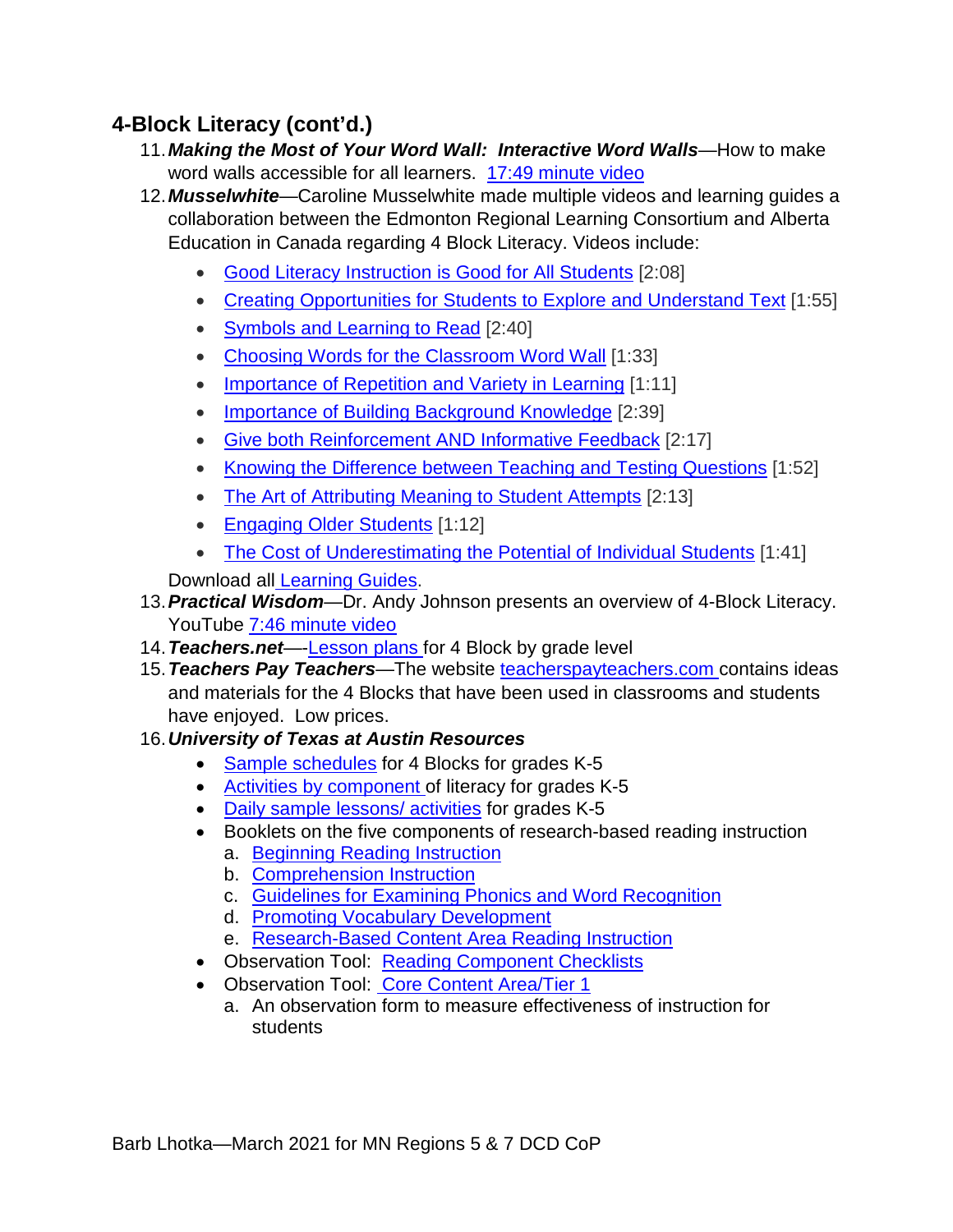#### <span id="page-17-1"></span><span id="page-17-0"></span>**Mathematics**

- 1. *Alberta Education Numeracy Videos*—The Province of Alberta, Canada, has created numeracy materials and references for teachers of students with multiple needs. [Numeracy Videos](https://education.alberta.ca/literacy-and-numeracy/numeracy/everyone/numeracy-resource-links/)
- <span id="page-17-2"></span>2. *Brainzy*—This subscription website offers sequential learning through: "65 math and reading lessons, concepts that build on each other, and skill mastery assessment." The subscription includes a progress dashboard for monitoring progress. [Brainzy](https://www.education.com/games/info/) Math
- <span id="page-17-3"></span>3. *Bridges in Mathematics*—"Bridges in Mathematics is a comprehensive Pre-Kindergarten through  $5<sup>th</sup>$  grade curriculum that equips teachers to fully implement the Common Core State Standards for Mathematics in a manner that is rigorous, coherent, engaging, and accessible to all learners." This curriculum is abstract but helpful for some students. This is a for-purchase product from Math Learning [Center.](http://www.mathlearningcenter.org/bridges)

The focus of the curriculum:

- understanding math concepts
- proficiency with key skills
- ability to solve complex and novel problems Method:
	- direct instruction
	- structured investigation
	- open exploration

Materials:

- manipulatives
- visuals
- work pages
- <span id="page-17-4"></span>4. *Common Core Sheets*—Free math worksheets. The worksheets are easy to score and each has a scoring rubric built in at the bottom of the worksheet. Worksheets to address multiple areas of math: addition, subtraction, multiplication, division, algebra, angles, areas & perimeter, balancing equations, bar graphs, box plots, capacity, converting forms, counting, decimals, division, drills, fact families, factors, fractions, grids, interactive sheets, lines, line graphs, line plots, mean-median-mode & range, measurement, money, negative numbers, order of operations, patterns & function machines, percent, pictographs, pie graphs, probability, properties, ratios, rounding, shapes, statistics, tally, tape diagrams, temperature, time, trigonometry, values & place value, weight, Venn Diagrams, and volume. [Common Core Sheets](http://www.commoncoresheets.com/)
- <span id="page-17-5"></span>5. *Connecting Math Concepts*—This McGraw Hill program addresses K-8 skills through: Common Core aligned content, tracking the sequencing of skill building with concepts, and digital resources and activities." Ideas are gradually introduced and concepts are connected through experience and direct instruction. Materials include student workbooks, text books, and teacher materials. [Connecting](https://www.mheonline.com/directinstruction/connecting-math-concepts/) Math **[Concepts](https://www.mheonline.com/directinstruction/connecting-math-concepts/)**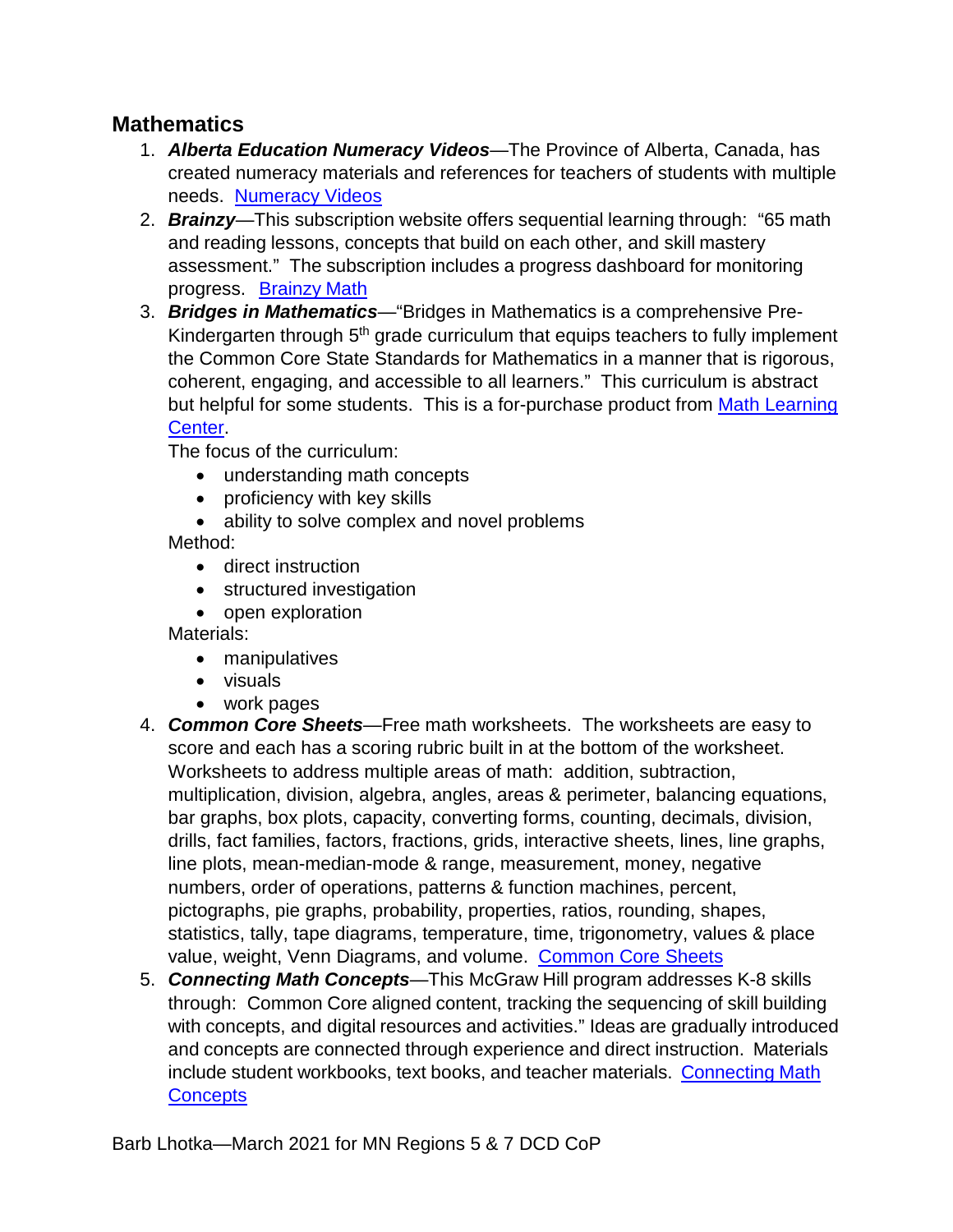## <span id="page-18-0"></span>**Mathematics (cont'd.)**

- 6. *Dynamic Learning Maps Essential Elements for Mathematics (DLM)*—This website provides research-based core standard skills by grade for math grades kindergarten through high school level. [DLM Math](https://dynamiclearningmaps.org/sites/default/files/documents/Math_EEs/DLM_Essential_Elements_Math_%282013%29_v4.pdf)
- <span id="page-18-1"></span>7. *Do the Math*®--"Do t*he Math*® provides flexible, classroom-tested instruction for building numerical reasoning and restoring confidence. We start where the math stopped making sense and give teachers hands-on strategies to build their understanding and confidence."

Each module has a 30 half-hour lessons. The goal is to move students from "basic conceptual understanding to skills in addition and subtraction, multiplication, division, and fractions." Includes formative assessment for every fifth lesson. Hands-on learning is emphasized. [Houghton Mifflin Harcourt.](https://www.hmhco.com/programs/do-the-math)

- <span id="page-18-2"></span>8. *Equals Math*—"Equals is real math instruction for students with disabilities. Students using Equals math have shown significant gains in math skills. Support for teachers using Equals math is embedded in the lessons and provided by training and follow-up by the AbleNet Curriculum Team. Equals is a researchbased curriculum. This is a for-purchase product from [AbleNet.](http://www.ablenetinc.com/equals-mathematics)
- <span id="page-18-3"></span>9. *Equals on Facebook*—"The [AbleNet Equals Math Community](https://www.facebook.com/groups/AbleNetEqualsMathCommunity/) is a positive place where Equals math users and anyone considering Equals Math curriculum can come to ask questions, learn how to effectively implement Equals in the classroom, and share their successes with the Equals community." This Facebook group is a great place to learn more about Equals activities and strategies from other users.
- <span id="page-18-4"></span>10.*Explore Math*—This is Attainment's "standards-based curriculum for functional math concepts for secondary students with age-appropriate examples." Life themes are used to complete the materials and lessons can be pulled and used in the order desired. [Explore](https://www.attainmentcompany.com/explore-math) Math
- <span id="page-18-5"></span>11.*IXL Learning Inc.*—This website provides lists of core standard skills by grade for math. [IXL Learning Inc. Math](http://www.ixl.com/)
- <span id="page-18-6"></span>12.*Lakeshore Ohio Math Standard Alignment*—In 2017, Lakeshore materials were aligned to the Ohio Early Learning and Development Standards. The math area is found on pages 24-31 to assist educators in supporting the math learning of their young students. These are for-purchase products from **Lakeshore**.
- <span id="page-18-7"></span>13.*Minnesota Math Standards*—The Minnesota Math Standards (2007) include the standards for math by progressions with benchmark-item difficulty. Knowing the grade-level standards makes IEP writing more appropriate. [MN Math Standards](https://education.mn.gov/mdeprod/groups/educ/documents/hiddencontent/bwrl/mdm0/%7Eedisp/mde034460.pdf)
- <span id="page-18-8"></span>14. *My Math*—This math program is designed to be customized to the teacher's teaching style and student needs. It is designed to accompany Redbird Mathematics, which is "adaptive instruction" in a digital format. My [Math](https://www.mheducation.com/prek-12/program/MKTSP-ACJ04M0.html)
- <span id="page-18-9"></span>15.*National Library of Virtual Manipulatives*—A matrix of ideas and virtual tools for grades Pre-K through 2, 3-5, 6-8, and 9-12 in the areas of number & operations, algebra, geometry, measurement, and data analysis & probability. [National Library of Virtual Manipulatives](http://www.nlvm.usu.edu/)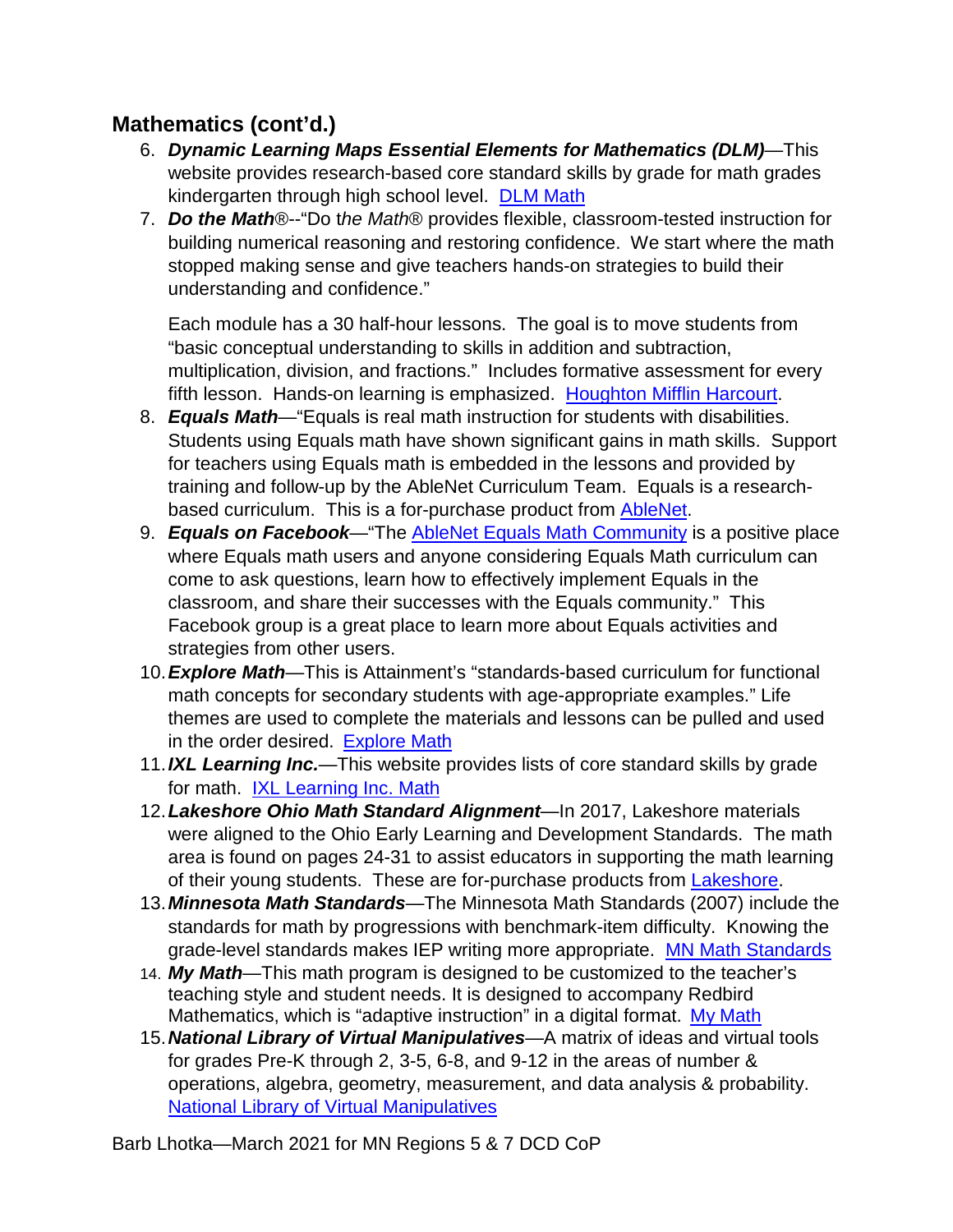## <span id="page-19-0"></span>**Mathematics (cont'd.)**

- 16.*North Dakota Department of Public Instruction*—If you want a portfolio of math skills based on the math standards, this website will provide you with the forms and an easy format to follow in keeping record of what the student has learned, at what proficiency, and the date mastered. The levels for the "I can" statements are from kindergarten through grade 12 (based on the DLM Essential Elements). [Tools for Teachers Based on the Essential Elements.](https://www.nd.gov/dpi/SchoolStaff/SpecialEd/NDAlternateAssessmentELAMath/ToolsforTeachers/)
- <span id="page-19-1"></span>17.*Number Worlds*—This curriculum focuses on key standards for pre-kindergarten through grade 12. The program uses placement tests and instructional materials to accelerate student progress. This is a for-purchase product from [McGraw Hill.](https://www.mheducation.com/prek-12/program/microsites/MKTSP-TIG05M0.html)
- <span id="page-19-2"></span>18.*Numeracy for All*—The [past webinars](http://numeracyforallab.ca/past-webinars/) from Alberta, Canada, are posted on this website.
- <span id="page-19-3"></span>19.*PCI Math*—Workbooks and manipulatives are available for many areas and levels of the math curriculum appropriate for DCD.These are for-purchase products from [Shop K-12.](http://www.shopk12.com/math)
- <span id="page-19-4"></span>20.*Pro-Ed Math Products*—Some of their functional math programs include: Counting Money: Books 1-5; Understanding Math Story Problems; Basic Math: Fractions, Decimals, and Percents; Basic Math: Measurement; Basic Math: Number Concepts; Basic Math: Number Operations, etc. [Pro-Ed](http://www.proedinc.com/customer/productLists.aspx?SearchType=CategoryBrand&idCategory=88&brandID=3) Math
- <span id="page-19-5"></span>21.*Real-World Math*—Pro-Ed's (formerly PCI) Real-World Math provides reproducible materials for day-to-day life situations. The information includes: "how to adjust recipes, calculate nutrition information, figure sales tax and tips, manage schedules, plan travel, determine sale prices, handle banking transactions, manage budgets, and find the best deal." Lesson plans, activities and assessments address: food, health and nutrition, travel, shopping, school and home. [Real-World](http://www.shopk12.com/real-world-math-1) Math
- <span id="page-19-6"></span>22.*Remedia Math*—Real life Real life math workbooks for students in functional areas, such as: Department Store Math, Drive-Thru Menu Math, Market Math, Menu Math, and Practical Math. Each area has different levels. Remedia also has levels of basic operations and math processes in their workbook selection. This is a for-purchase product from [Remedia Publishers.](https://www.rempub.com/menu-math)
- <span id="page-19-7"></span>23.*Standards Based Math Instruction for Students with Intellectual Disabilities*—This PowerPoint by Karen Ross Brown and Ben Setterfield discusses the components of a strong math program for students with cognitive disabilities. The program they use is Equals. [Standards Based Math Instruction](https://goo.gl/UxxrtS)  [for Students with Intellectual Disabilities](https://goo.gl/UxxrtS)
- <span id="page-19-8"></span>24.*TASH Podcast*—Jenny Root did a presentation at the 2015 TASH Annual Conference entitled *Beyond the Basics: Access to Mathematics Problem-Solving for Students with Severe Disability*. This 2016 podcast (17:48 minutes) addresses working with students in integrated settings using research-based practices in math. Project Solutions was instrumental in looking at math for students with significant disabilities from 1975-2005 and what can be done with general curriculum access. [Podcast on Math](https://tash.org/news/teaching-math-to-students-with-disabilities-what-weve-learned-in-10-years/)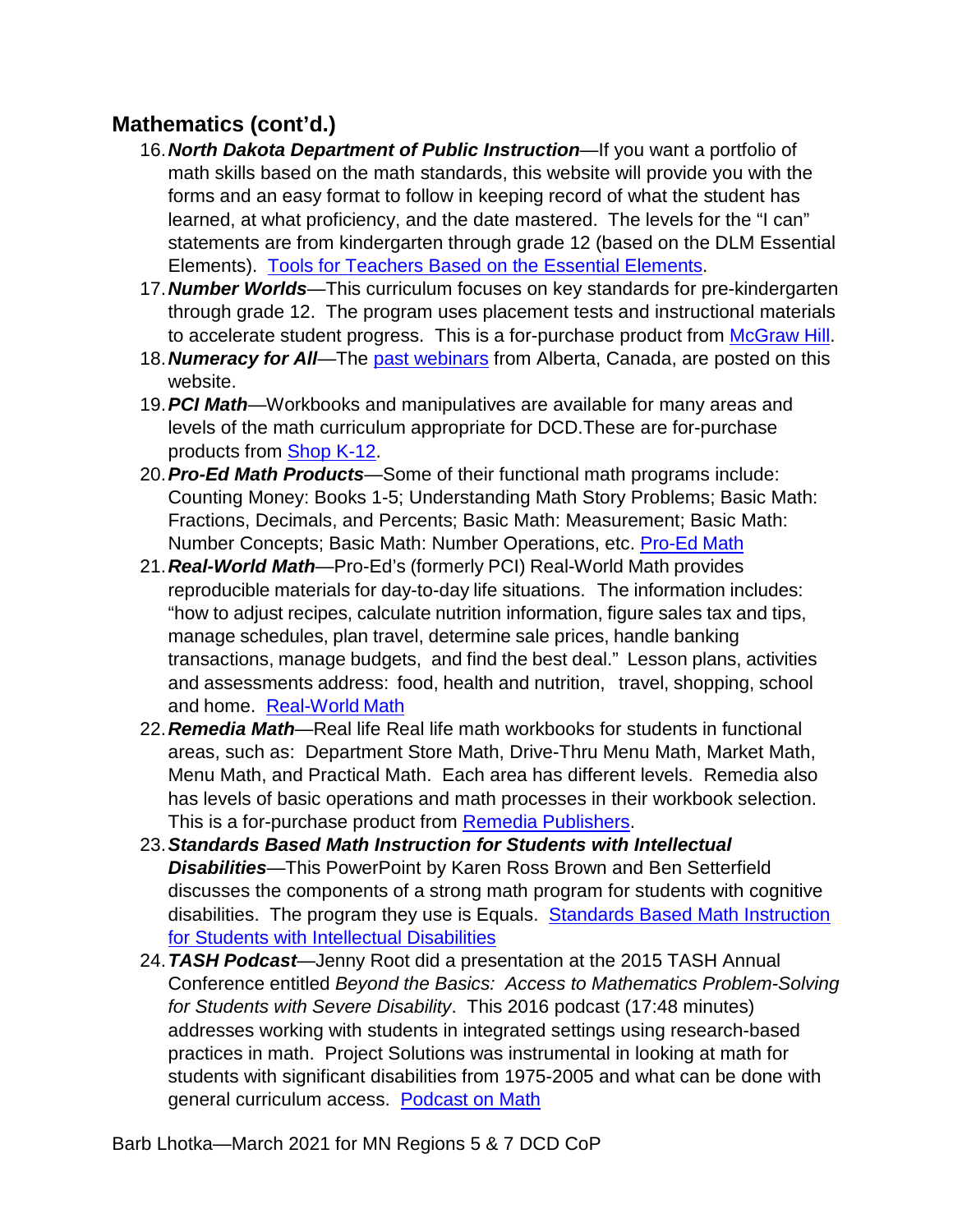## <span id="page-20-0"></span>**Mathematics (cont'd.)**

- 25.*TouchMath*—Hands on math program using touch points on numbers to complete math operations. There are pre-K through upper grade materials available. The basic materials work well with pre-K through second grade. The upper grade kits contain units for addition and subtraction, skip counting, multiplication and division, mixed operations with whole numbers, fractions, decimals and percents, geometry measurement, data, time and money, and prealgebra. [TouchMath](https://www.touchmath.com/)
- <span id="page-20-1"></span>26.*TransMath*—TransMath works best with SLD and/or higher level DCD populations. It does not utilize manipulatives. It is an evidence-based program for math intervention targeting middle and high school age students who "lack the foundational skills necessary for entry into algebra and/or who are two or more years below grade level in math." This is a for-purchase product from [VoyagerSopris.](https://www.voyagersopris.com/math/transmath/overview)
- <span id="page-20-2"></span>27.*VMath®*—The program uses:
	- "Foundational and prerequisite skills
	- "Conceptual development
	- "Problem solving
	- "Representational, abstract, and concrete models
	- "Inquiry-based lesson components
	- "Student collaboration
	- "Writing exercises
	- "Connections to real-world math." [VMath](http://www.voyagersopris.com/math/vmath/overview)

#### <span id="page-20-4"></span><span id="page-20-3"></span>**Program Structure**

- 1. *Developmental Progressions*—Regions 5 & 7 developed a scope and sequence for DCD students that is to be used over multiple years and teachers. [St Croix River Education District](https://docs.google.com/document/d/1vz1dyiY7SYaTOt7-U-Vg4GipoBYTpLjOTEBamWpulDE/edit) finalized the draft.
- <span id="page-20-5"></span>2. *High-Leverage Practices in Special Education*—The [High-Leverage Practices](https://highleveragepractices.org/) in Special Education "describes four interrelated areas of teacher practice and breaks down 22 practices that teachers should be taught and master. The text *High-Leverage Practices in Special Education* offers a roadmap for student success that will benefit teacher educators, administrators, policy makers, and teachers alike. *High-Leverage Practices in Special Education* is the final product of the HLP Writing Team, a collaborative effort between the Council for Exceptional Children and the CEEDAR Center."

The four interrelated areas of teacher practice are:

- 1. Collaboration
- 2. Assessment
- 3. Social/Emotional/Behavioral Practices
- 4. Instruction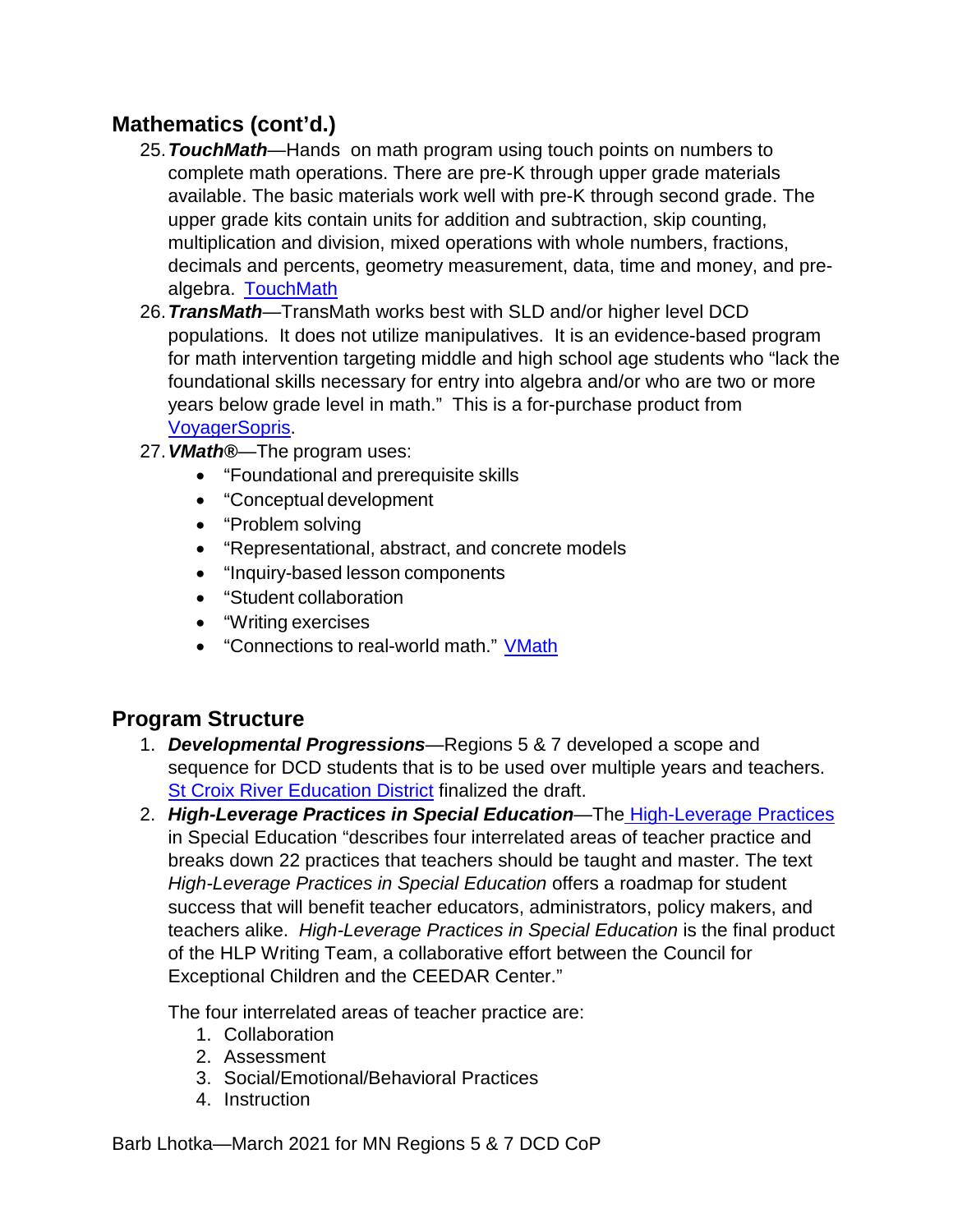#### **Program Structure (cont'd.)**

The 22 High-Leverage Practices that fall under the interrelated areas above "are intended to address the most critical practices that every K-12 special education teacher should master." The information applies to DCD classrooms and programs across the age range served.

- <span id="page-21-0"></span>3. *Quality Indicators: DCD*—The MN Regions 5 & 7 developed a list of [quality](https://dac0db7b-798c-4baa-aa85-3b9600135231.filesusr.com/ugd/4b3f5e_e4cd48b064d04383aafe8fa2692961b4.pdf)  [indicators](https://dac0db7b-798c-4baa-aa85-3b9600135231.filesusr.com/ugd/4b3f5e_e4cd48b064d04383aafe8fa2692961b4.pdf) for DCD program and service evaluation. The information is in the form of area rubrics.
- <span id="page-21-1"></span>4. *Scope and Sequence*—This is the DCD Scope and Sequence document that we highly recommend each student have completed to document their progress. This should be used from the time a student is in Kindergarten. This document was developed by DCD teachers in [PBEC.](https://docs.google.com/document/d/1fvlSVC-qKqcHkVZzkpMRa0Sun1zgMI-QYIeyfO6_Fdg/edit)

## <span id="page-21-3"></span><span id="page-21-2"></span>**Relationship/Sexuality Education**

- 1. *Family Life and Sexual Health Curriculum (FLASH)*—The [FLASH](https://www.kingcounty.gov/depts/health/locations/family-planning/education/FLASH/special-education.aspx) lesson plans for Special Education have lessons, visuals, and PowerPoints geared toward relationships, dating, and communication. There are 28 lessons and 6 appendices in this free, downloadable curriculum.
- <span id="page-21-4"></span>2. *SAFE—Safety Awareness for Everyone*[—SAFE](https://sfsafe.org/) is an awareness program featuring multiple brochures from the San Francisco Police Department that addresses:
	- Neighborhood watch
	- Personal safety
	- Home security
	- Business security
	- Child safety
	- Urban communities
	- Safe bikes
- <span id="page-21-5"></span>3. *Sexuality for All Abilities*—Katie Thun's website [Sexuality for All Abilities](https://www.sexualityforallabilities.com/parents-caregivers/) features videos, a blog and information for parents and educators to address sexuality, domestic violence, etc.
- <span id="page-21-6"></span>4. *3RS Curriculum: Rights, Respect, Responsibility*—The [3RS](https://3rs.org/3rs-curriculum) is a K-12 downloadable sexuality curriculum in English and Spanish. The lesson materials are aligned with health standards.

## <span id="page-21-8"></span><span id="page-21-7"></span>**Safety Online**

1. *Common Sense*[—Common Sense](https://www.commonsense.org/) is a family oriented website that teachers and parents can use to investigate products in 3 areas: media, education, and community media.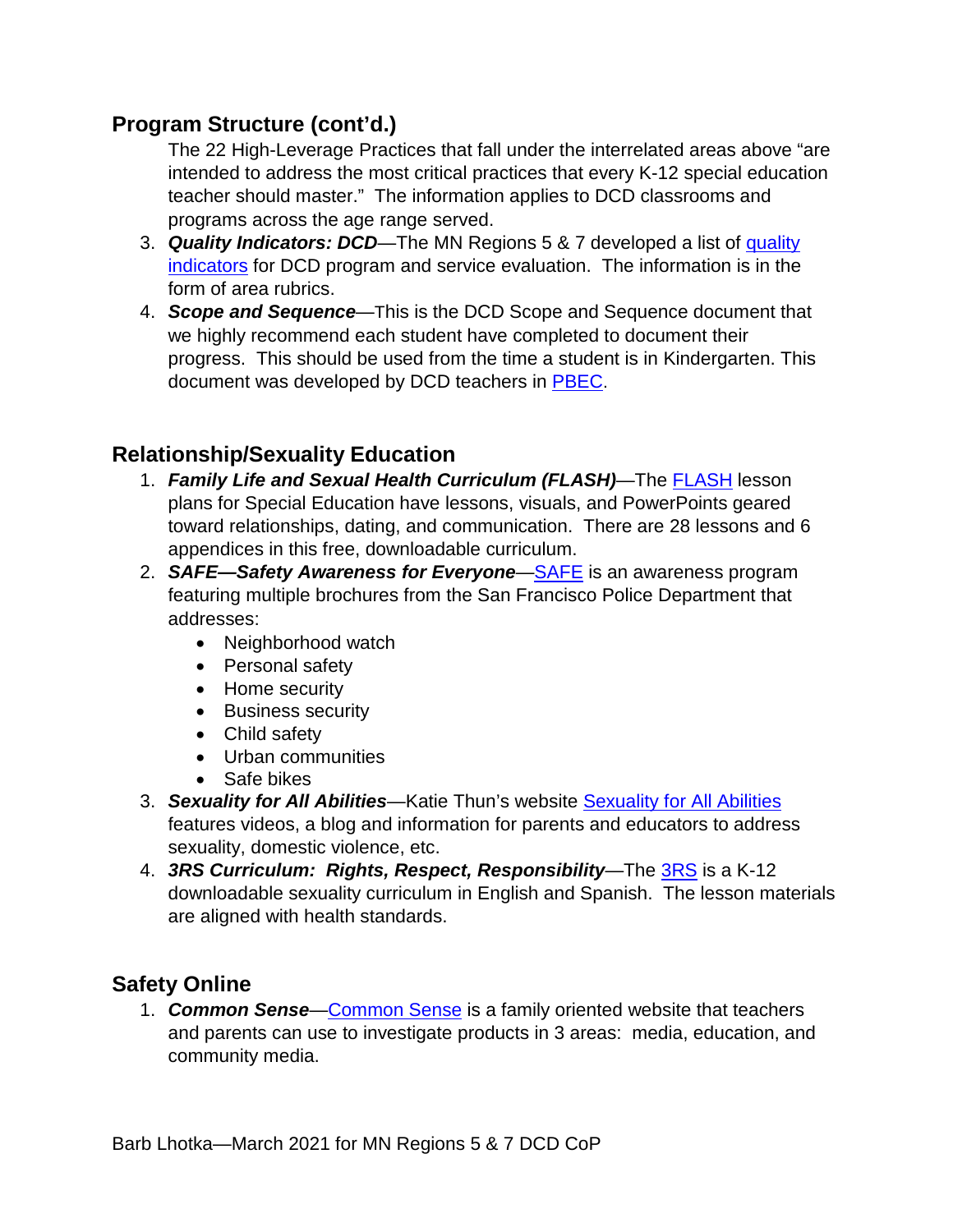#### <span id="page-22-1"></span><span id="page-22-0"></span>**Social Skills/Behavior**

- 1. *Do2Learn*[—Do2Learn](https://do2learn.com/) "provides thousands of free pages with social skills and behavioral regulation activities and guidance, learning songs and games, communication cards, academic material, and transition guides for employment and life skills. In addition, Do2Learn offers premier products including View2do, JobTIPS, and books for purchase.
- <span id="page-22-2"></span>2. *Families Together*[—Families Together](https://familiestogetherinc.org/fun-free-resources-activities/) is a website of information and free activities. There are social stories and visuals to help explain COVID-19, ideas for helping children wear masks, materials for teaching transition to adulthood through their free learning modules, a life skills section, and so much more.

The transition materials are extensive. There are also resources for teaching students with disabilities in academic and functional areas across age groups. Speech/language ideas are also a part of this site.

- <span id="page-22-3"></span>3. *Moving Toward Functional Social Competence*—The [student record grids](https://nesc.k12.sd.us/resources/Moving%20Towards%20Functional%20Social%20Competence.pdf) cover behavior in multiple settings for joint attention, greetings, play/leisure skills, self-regulation, conversations, perspective taking, social problem solving/critical thinking skills, friendships and life skills.
- <span id="page-22-4"></span>4. *Social Emotional Learning (SEL)*—The website offers a calming strategies toolbox of "powerful tools for building resilience and supporting well-being. Made for students, families, and educators!" Parents, students and educators all have sections with a wealth of ideas. Information is available by grade level. Also addressed are strategies for:
	- Calm Your Body
	- Calm Your Thoughts
	- Express Yourself
	- Change Your Space
	- Take Care of Yourself

The *Be Good People Curriculum* is included in the Educator section. Can be found on the **St Croix Ed District** website.

## <span id="page-22-6"></span><span id="page-22-5"></span>**Transition**

- 1. *Casey Life Skills*—Service providers can create free accounts for the [Casey Life](https://caseylifeskills.secure.force.com/)  [Skills](https://caseylifeskills.secure.force.com/) assessments and materials. "Casey Life Skills (CLS) is a free tool that assesses the behaviors and competencies youth need to achieve their long term goals. It aims to set youth on their way toward developing healthy productive lives. Examples of the life skills CLS helps youth self-evaluate include:
	- Maintaining healthy relationships
	- Work and study habits
	- Planning and goal-setting
	- Using community resources
	- Daily living activities
	- Budgeting and paying bills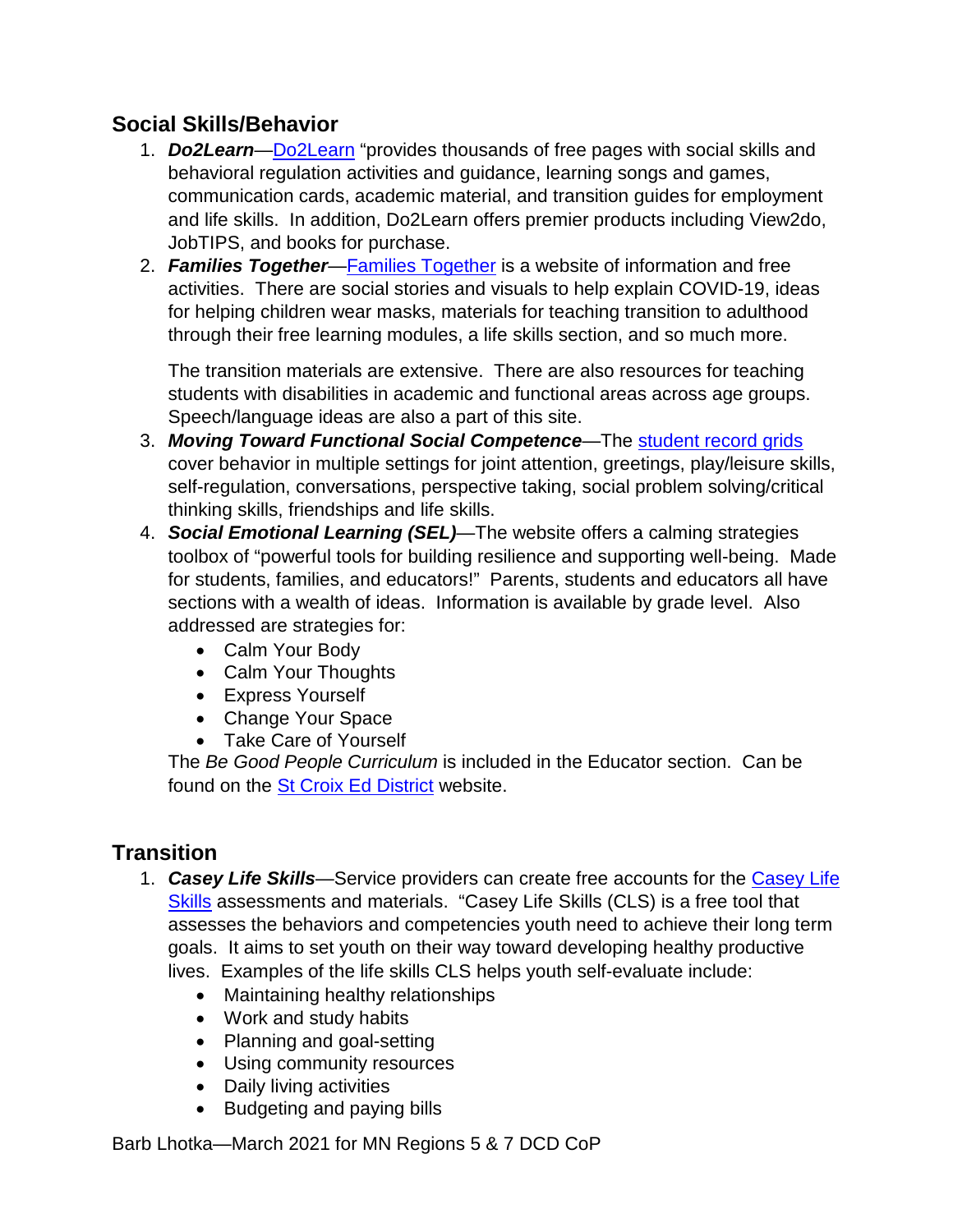# **Transition (cont'd.)**

- Computer literacy
- Their permanent connections to caring adults."
- <span id="page-23-0"></span>2. *CEC's Life Centered Education*—"Research-based and developed by a CEC-led task force of leading transition professionals, the [LCE](https://www.cec.sped.org/Publications/LCE-Transition-Curriculum/Curriculum) curriculum is designed for students who have learning disabilities, mild intellectual disabilities, autism spectrum disorders, and students whose ability to live independently is in question. "LCE identifies three critical domains for adult living in the 21<sup>st</sup> century—daily living skills, self-determination and interpersonal skills, and employment skills."

Price is based on an initial fee per teacher or group of teachers and students with a yearly renewal fee.

- <span id="page-23-1"></span>3. *ChoiceMaker Self-Determination Curriculum*—The [ChoiceMaker Curriculum](https://www.ou.edu/education/centers-and-partnerships/zarrow/transition-education-materials) consists of 3 strands: choosing goals, expressing goals, and taking action. Each strand addresses education, employment and personal topics. Free download.
- <span id="page-23-2"></span>4. *Discovering Careers* (copyright 2018)—["Discovering Careers, 9th Edition](https://www.g-wonlinetextbooks.com/discovering-careers-2018/) introduces career exploration in conjunction with the 16 career clusters. College and career readiness activities covering writing, speaking, and listening are included, as well as Career Ready Practices." Textbooks are \$46.64 each and there is a companion website. The units are:
	- Unit 1: Career Exploration
	- Unit 2: Career Readiness
	- Unit 3: Finding a Job
	- Unit 4: Growing toward Independence
	- Career Clusters Handbook
	- Math Skills Handbook
- <span id="page-23-3"></span>5. *Employment Resource Guide: Successfully Preparing Students with Disabilities for Competitive Integrated Employment*—A Minnesota Olmstead Plan product, this guide takes the team through steps in grades 9-12 to prepare a student for **competitive integrated employment**.
- <span id="page-23-4"></span>6. *Hands-On Tasks*[—Work tasks f](https://www.hot-ideas.org/about.html)or students in the classroom. PDFs are downloadable for each of the task rubrics. Great resource for multiple ages.
- <span id="page-23-5"></span>7. *Links Curriculum 2.0—"The* [Links Curriculum](file:///C:%5CUsers%5CBarb%5CDocuments%5CRegions%205&7%5CRegion%20DCD%5C2020-2021%5CThe%20Links%20Curriculum%20(Linking%20Assessment%20and%20Instruction%20for%20Independence)%20is%20an%20evidence-based,%20comprehensive,%20web-based%20curriculum%20to%20teach%20upper%20elementary,%20secondary,%20and%20post-secondary%20students%20with%20autism%20and%20other%20developmental%20disabilities%20to%20be%20independent%20across%20school,%20community%20and%20vocational%20routines.) *(*Linking Assessment and Instruction for Independence) is an evidence-based, comprehensive, web-based curriculum to teach upper elementary, secondary, and post-secondary students with autism and other developmental disabilities to be independent across school, community and vocational routines."
- <span id="page-23-6"></span>8. *Me! Curriculum*—Designed to teach self-awareness and self-advocacy [The Me!](https://transitionalliancesc.org/lessons-1-10/) is a downloadable curriculum of 10 units:
	- Me introductory information
	- Me additional resources
	- Unit 1: Getting Started
	- Unit 2: Learning About Special Education (how and why did I get here?)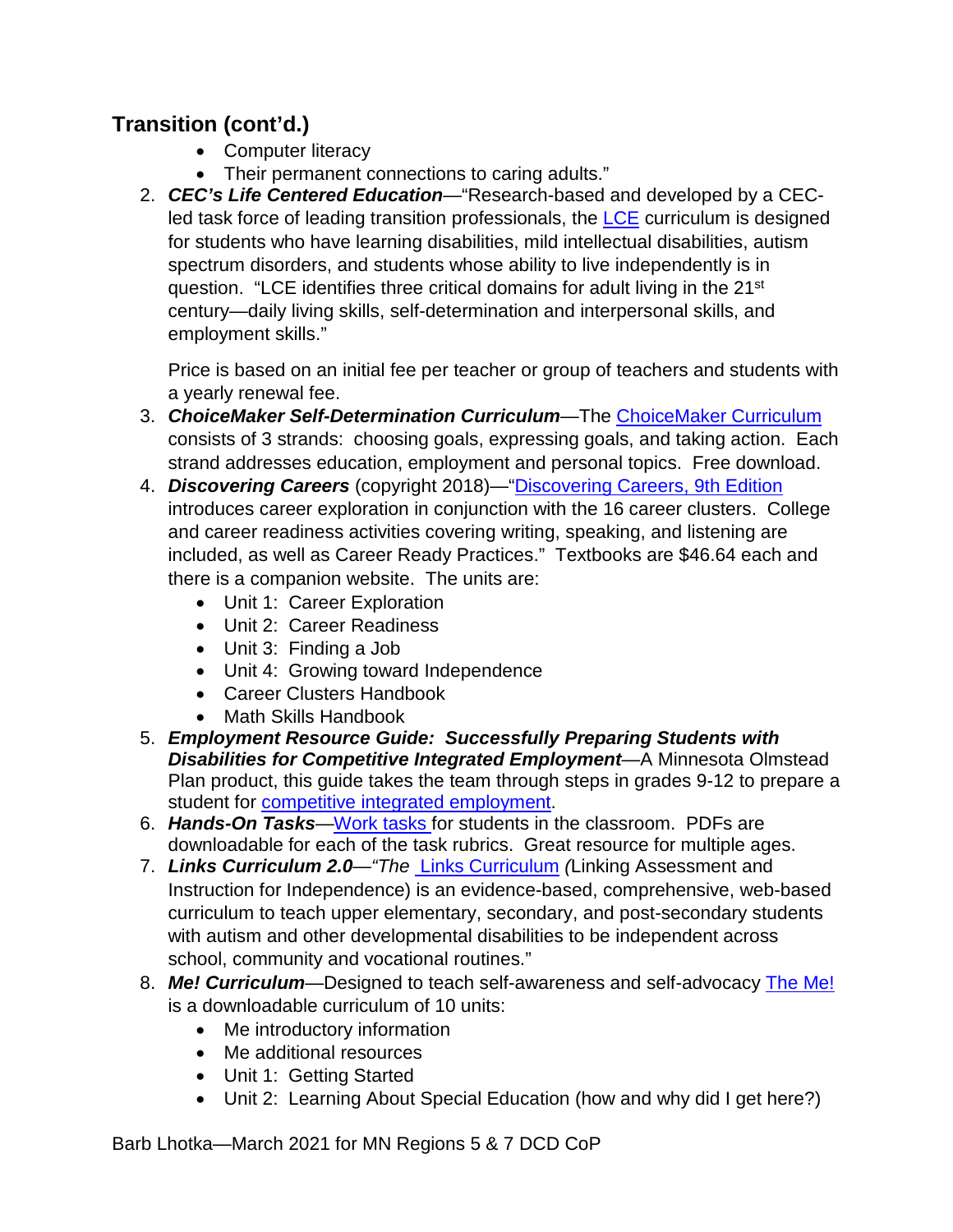## **Transition (cont'd.)**

- Unit 3: Understanding My Individualized Education Program
- Unit 4: Understanding My Rights and Responsibilities
- Unit 5: Improving My Communication Skills
- Unit 6: Increasing My Self-Awareness
- Unit 7: Advocating for My Needs in High School
- Unit 8: Advocating for My Needs After High School
- Unit 9: Developing My Resources
- Unit 10: Assessing My Progress & Portfolio"
- <span id="page-24-0"></span>9. *Minnesota Career Information System (MCIS)*—"The [Minnesota Career](https://portal.mncis.intocareers.org/about-us/)  [Information System](https://portal.mncis.intocareers.org/about-us/) (MCIS) is an Internet-based system that combines a wealth of career, educational and labor market information into one comprehensive, easy-to-use exploration tool. With MCIS, students and clients can:
	- Learn about over 520 occupations
	- Develop a personal portfolio and personal learning plan
	- Research colleges, universities, and career schools
	- Find scholarships and financial aid
	- Improve job search skills and create a resume

"MCIS offers several subscription fee levels, based on the number of potential users at each site. MCIS is used by schools, colleges, libraries, Workforce Centers, and many community-based organizations. MCIS is updated annually to ensure that the information is current and accurate. An annual MCIS subscription includes:

- Unlimited access to the website
- Free training via hands-on workshops held around the state
- Free technical support
- Listserv membership"
- <span id="page-24-1"></span>10. My Classroom Economy—["My Classroom Economy](https://www.myclassroomeconomy.org/) is a program that enables any educator to teach children financial responsibility through fun, experiential learning. "It's a simple classroom economic system based on the idea that students need to earn school 'dollars' so that they can rent their own desks. By bringing real-world scenarios into the classroom, students see the impact of their decisions to save, spend, and budget. Everything you need to build a classroom economy is available on this site — for free. Thanks for visiting, and enjoy the program."
- <span id="page-24-2"></span>11.*My Kids Bank*— ["MyKidsBank](http://mykidsbank.org/) artificial banks are used to assist in the education of personal money management. Each artificial online bank operates similar to a real online bank through a web browser on the internet. The person who signs up for a virtual bank has full control and becomes the banker. Parents find the service helpful for managing allowance for their children. Classroom teachers also use the service to assist in their classroom economy. Each bank can be configured for local country currency symbols and time zones."